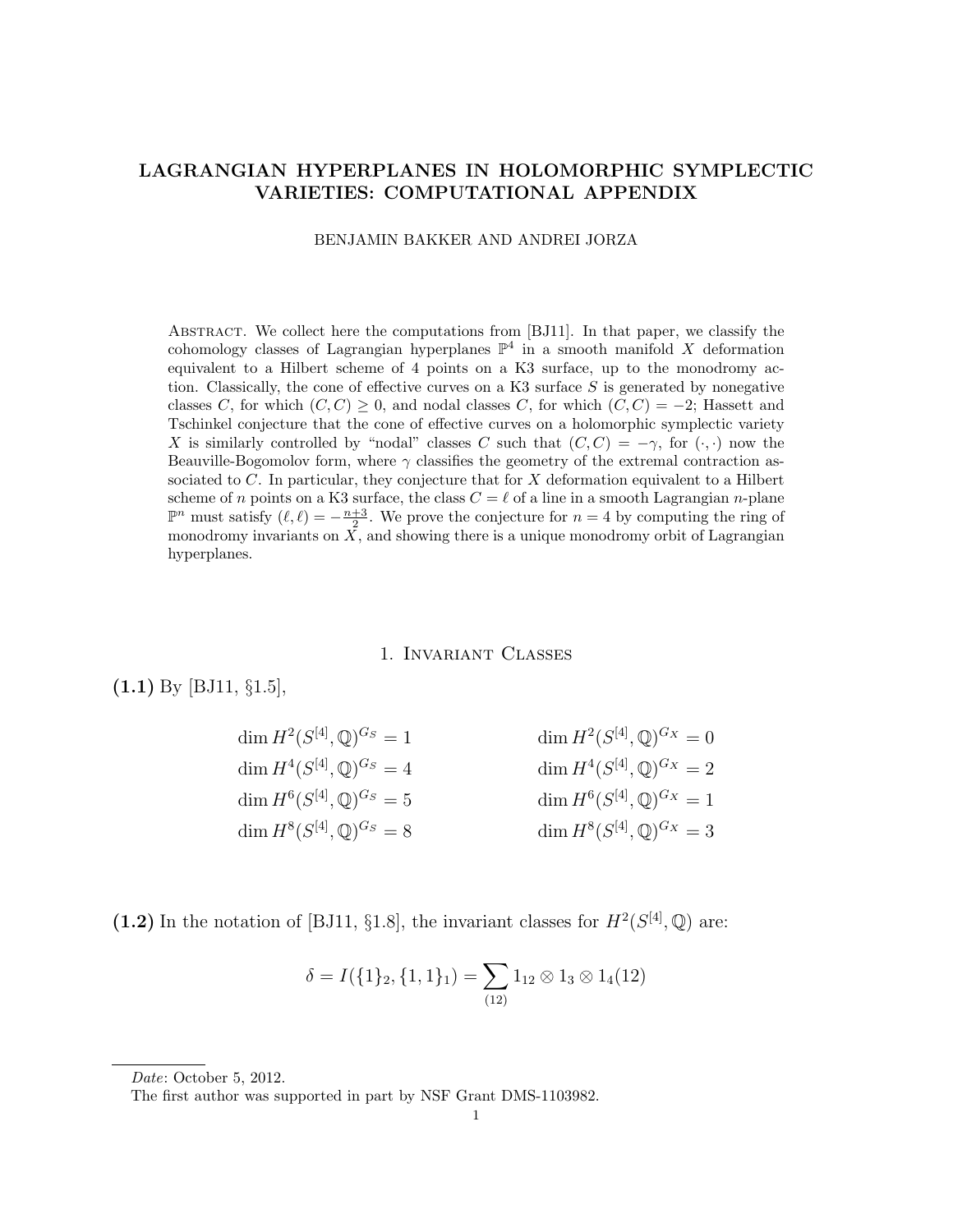(1.3) The invariant classes for  $H^4(S^{[4]},{\mathbb Q})$  are:

$$
W = I(\{1\}_3, \{1\}_1) = \sum_{(123)} 1_{123} \otimes 1_4(123)
$$
  
\n
$$
X = I(\{1, 1\}_2) = \sum_{(12)(34)} 1_{12} \otimes 1_{34}(12)(34)
$$
  
\n
$$
Y = I(\{1, 1, 1, [pt]\}_1) = \sum_{1} [pt]_1 \otimes 1_2 \otimes 1_3 \otimes 1_4(id)
$$
  
\n
$$
Z = I(\{1, 1, e, e^{\vee}\}_1) = \sum_{j,(12)} (e_j)_1 \otimes (e_j^{\vee})_2 \otimes 1_3 \otimes 1_4(id)
$$

(1.4) The invariant classes for  $H^6(S^{[4]},{\mathbb Q})$  are:

$$
P = I(\{1\}_4) = \sum_{(1234)} 1_{1234}(1234)
$$
  
\n
$$
Q = I(\{[pt]\}_2, \{1, 1\}_1) = \sum_{(12)} [pt]_{12} \otimes 1_3 \otimes 1_4(12)
$$
  
\n
$$
R = I(\{1\}_2, \{1, [pt]\}_1) = \sum_{(12),3} 1_{12} \otimes [pt]_3 \otimes 1_4(12)
$$
  
\n
$$
S = I(\{e^{\vee}\}_2, \{e, 1\}_1) = \sum_{j,1,(23)} (e_j)_1 \otimes (e_j^{\vee})_{23} \otimes 1_4(23)
$$
  
\n
$$
T = I(\{1\}_2, \{e, e^{\vee}\}_1) = \sum_{(12)} 1_{12} \otimes (e_j)_3 \otimes (e_j^{\vee})_4(12)
$$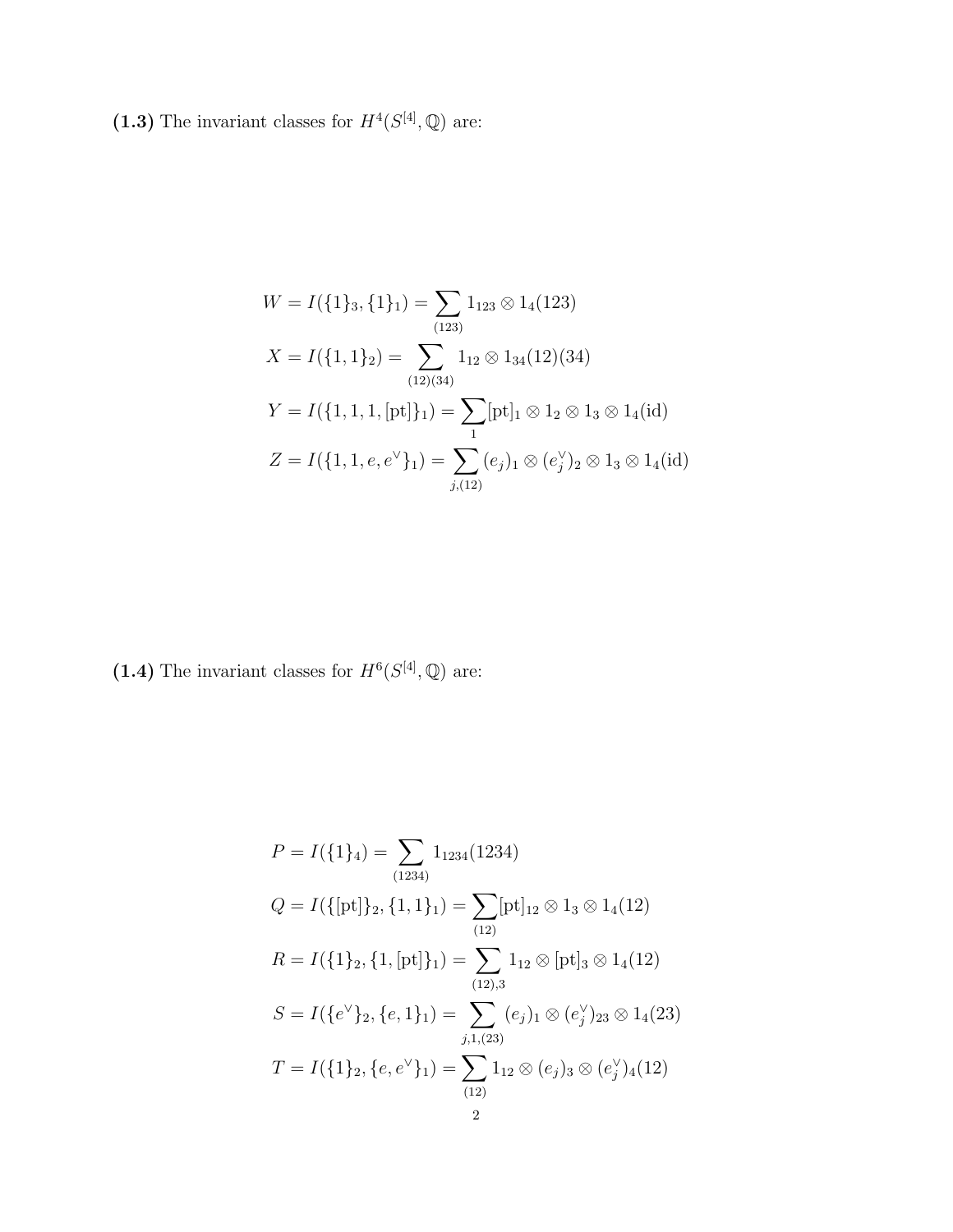(1.5) The invariant classes for  $H^8(S^{[4]},{\mathbb Q})$  are:

$$
A = I(\{e\}_3, \{e^{\vee}\}_1) = \sum_{j,(123)} (e_j)_{123} \otimes (e_j^{\vee})_4(123)
$$
  
\n
$$
B = I(\{1\}_3, \{[\text{pt}]\}_1) = \sum_{(123)} 1_{123} \otimes [\text{pt}]_4(123)
$$
  
\n
$$
C = I(\{[\text{pt}]\}_3, \{1\}_1) = \sum_{(123)} [\text{pt}]_{123} \otimes 1_4(123)
$$
  
\n
$$
D = I(\{1, [\text{pt}]\}_2) = \sum_{(12)} [\text{pt}]_{12} \otimes 1_{34}(12)(34)
$$
  
\n
$$
E = I(\{e, e^{\vee}\}_2) = \sum_{j,(12)(34)} (e_j)_{12} \otimes (e_j^{\vee})_{34}(12)(34)
$$
  
\n
$$
F = I(\{1, 1, [\text{pt}], [\text{pt}]\}_1) = \sum_{(12)} [[\text{pt}]]_1 \otimes [[\text{pt}]]_2 \otimes 1_3 \otimes 1_4(\text{id})
$$
  
\n
$$
G = I(\{1, e, e^{\vee}, [\text{pt}]\}_1) = \sum_{j,1,(23)} [[\text{pt}]]_1 \otimes (e_j)_2 \otimes (e_j^{\vee})_3(\text{id})
$$
  
\n
$$
H = I(\{e, e, e^{\vee}, e^{\vee}\}_1) = \sum_{j,k,(12)(34)} (e_j)_1 \otimes (e_j^{\vee})_2 \otimes (e_k)_3 \otimes (e_k^{\vee})_4 \cdot \text{id}
$$

# 2. THE RING  $A{S_4}$

(2.1) Below, for various pairs of  $\pi$  and  $\sigma$  we give the relevant orbits and defect, cf. [BJ11, §1.1]:

$$
\frac{\pi}{(\text{id})} \quad \frac{\sigma}{\sigma} \quad \frac{\pi \cdot \sigma}{1,2,3,4} \quad \frac{\langle \sigma \rangle \setminus [n]}{\ast} \quad \frac{\langle \pi, \sigma \rangle \setminus [n]}{\ast} \quad \frac{\langle \pi \cdot \sigma \rangle \setminus [n]}{1,2,3,4} \quad \frac{\langle \pi, \sigma \rangle \setminus [n]}{\ast} \quad \frac{g(\pi, \sigma)}{1}
$$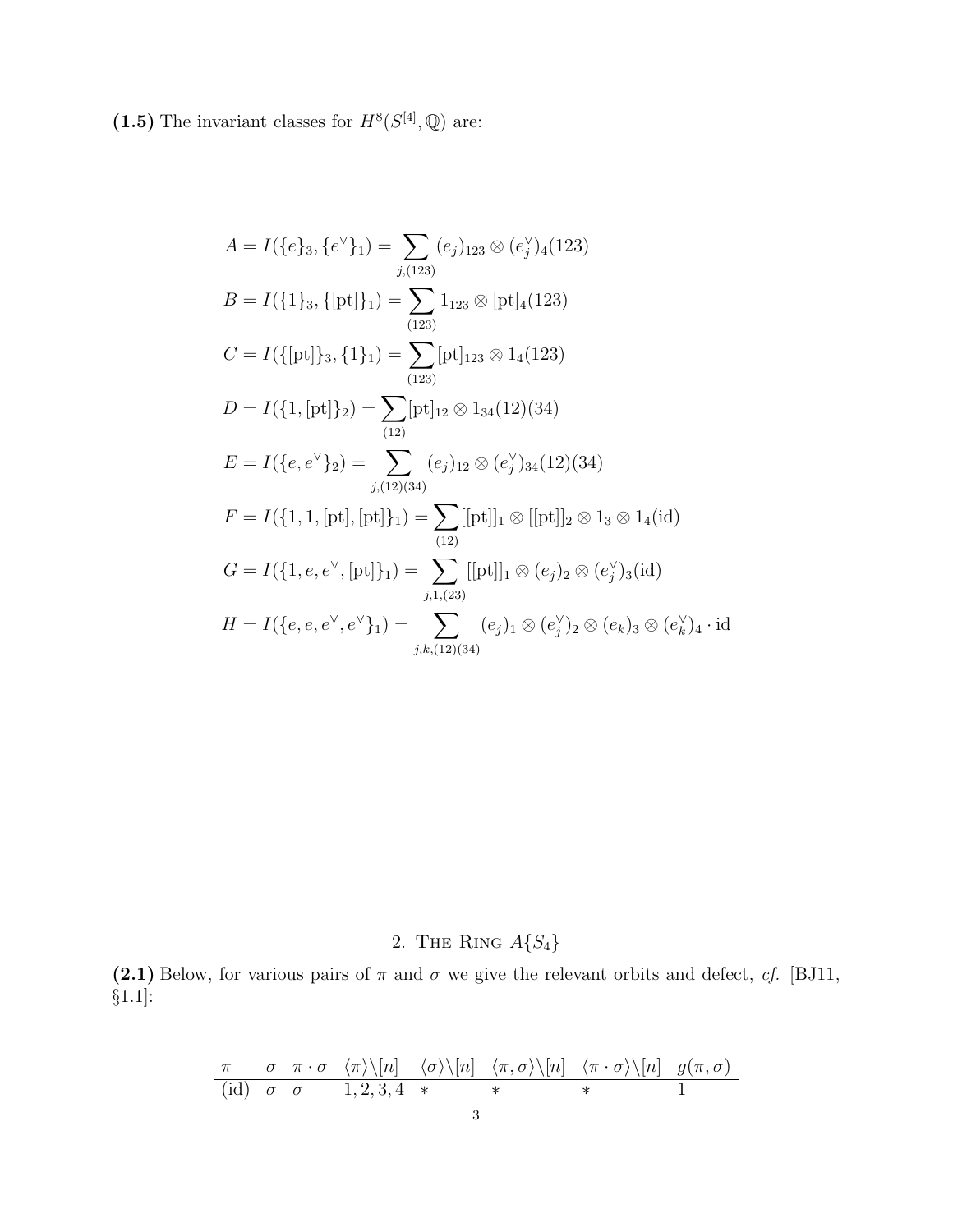| $\pi$             | $\sigma$           | $\pi\cdot\sigma$ | $\langle \pi \rangle \backslash [n]$ | $\langle \sigma \rangle \backslash [n]$ | $\langle \pi, \sigma \rangle \backslash [n]$ | $\langle \pi \cdot \sigma \rangle \backslash [n]$ | $g(\pi,\sigma)$                 |
|-------------------|--------------------|------------------|--------------------------------------|-----------------------------------------|----------------------------------------------|---------------------------------------------------|---------------------------------|
| (12)              | (12)               | id               | (1, 2), 3, 4                         | (1, 2), 3, 4                            | (1, 2), 3, 4                                 | 1, 2, 3, 4                                        | $1_{1,2}\otimes 1_3\otimes 1_4$ |
| (12)              | (13)               | (132)            | (1, 2), 3, 4                         | (1,3), 2, 4                             | (1, 2, 3), 4                                 | (1, 2, 3), 4                                      | $1_4 \otimes 1_{1,2,3}$         |
| (12)              | (14)               | (142)            | (1, 2), 3, 4                         | (1,4), 2, 3                             | (1, 2, 4), 3                                 | (1, 2, 4), 3                                      | $1_3 \otimes 1_{1,2,4}$         |
| (12)              | $\left( 23\right)$ | (123)            | (1, 2), 3, 4                         | 1, 4, (2, 3)                            | (1, 2, 3), 4                                 | (1, 2, 3), 4                                      | $1_4 \otimes 1_{1,2,3}$         |
| (12)              | (24)               | (124)            | (1, 2), 3, 4                         | 1, 3, (2, 4)                            | (1, 2, 4), 3                                 | (1, 2, 4), 3                                      | $1_3 \otimes 1_{1,2,4}$         |
| (12)              | (34)               | (12)(34)         | (1, 2), 3, 4                         | 1, 2, (3, 4)                            | (1, 2), (3, 4)                               | (1,2), (3,4)                                      | $1_{1,2} \otimes 1_{3,4}$       |
| (12)              | (12)(34)           | (34)             | (1, 2), 3, 4                         | (1,2), (3,4)                            | (1, 2), (3, 4)                               | 1, 2, (3, 4)                                      | $1_{1,2} \otimes 1_{3,4}$       |
| (12)              | (13)(24)           | (1324)           | (1, 2), 3, 4                         | (1,3), (2,4)                            | (1, 2, 3, 4)                                 | (1, 2, 3, 4)                                      | $1_{1,2,3,4}$                   |
| (12)              | (14)(23)           | (1423)           | (1, 2), 3, 4                         | (1,4), (2,3)                            | (1, 2, 3, 4)                                 | (1, 2, 3, 4)                                      | $1_{1,2,3,4}$                   |
| $\left(12\right)$ | (123)              | (23)             | (1, 2), 3, 4                         | (1, 2, 3), 4                            | (1, 2, 3), 4                                 | 2, 4, (1, 3)                                      | $1_4 \otimes 1_{1,2,3}$         |
| $\left(12\right)$ | (132)              | (13)             | (1,2), 3, 4                          | (1, 2, 3), 4                            | (1, 2, 3), 4                                 | 1, (2, 3), 4                                      | $1_4 \otimes 1_{1,2,3}$         |
| (12)              | (124)              | (24)             | (1, 2), 3, 4                         | (1, 2, 4), 3                            | (1, 2, 4), 3                                 | (1,4), 2, 3                                       | $1_3 \otimes 1_{1,2,4}$         |
| (12)              | (142)              | (14)             | (1, 2), 3, 4                         | (1, 2, 4), 3                            | (1, 2, 4), 3                                 | 1, 3, (2, 4)                                      | $1_3 \otimes 1_{1,2,4}$         |
| (12)              | (134)              | (1342)           | (1, 2), 3, 4                         | (1,3,4), 2                              | (1, 2, 3, 4)                                 | (1, 2, 3, 4)                                      | $1_{1,2,3,4}$                   |
| (12)              | (143)              | (1432)           | (1, 2), 3, 4                         | (1,3,4), 2                              | (1, 2, 3, 4)                                 | (1, 2, 3, 4)                                      | $1_{1,2,3,4}$                   |
| (12)              | (234)              | (1234)           | (1, 2), 3, 4                         | 1, (2, 3, 4)                            | (1, 2, 3, 4)                                 | (1, 2, 3, 4)                                      | $1_{1,2,3,4}$                   |
| (12)              | (243)              | (1243)           | (1, 2), 3, 4                         | 1, (2, 3, 4)                            | (1, 2, 3, 4)                                 | (1, 2, 3, 4)                                      | $1_{1,2,3,4}$                   |
| (12)              | (1234)             | (234)            | (1, 2), 3, 4                         | (1, 2, 3, 4)                            | (1, 2, 3, 4)                                 | (1,3,4), 2                                        | $1_{1,2,3,4}$                   |
| (12)              | (1243)             | (243)            | (1, 2), 3, 4                         | (1, 2, 3, 4)                            | (1, 2, 3, 4)                                 | (1,3,4), 2                                        | $1_{1,2,3,4}$                   |
| (12)              | (1324)             | (13)(24)         | (1, 2), 3, 4                         | (1, 2, 3, 4)                            | (1, 2, 3, 4)                                 | (1,4), (2,3)                                      | $1_{1,2,3,4}$                   |
| (12)              | (1342)             | (134)            | (1, 2), 3, 4                         | (1, 2, 3, 4)                            | (1, 2, 3, 4)                                 | 1, (2, 3, 4)                                      | $1_{1,2,3,4}$                   |
| (12)              | (1423)             | (14)(23)         | (1, 2), 3, 4                         | (1, 2, 3, 4)                            | (1, 2, 3, 4)                                 | (1,3), (2,4)                                      | $1_{1,2,3,4}$                   |
| (12)              | (1432)             | (143)            | (1, 2), 3, 4                         | (1, 2, 3, 4)                            | (1, 2, 3, 4)                                 | 1, (2, 3, 4)                                      | $1_{1,2,3,4}$                   |

| $\pi$    | $\sigma$ | $\pi\cdot\sigma$    | $\langle \pi \rangle \backslash [n]$ | $\langle \sigma \rangle \backslash [n]$ | $\langle \pi, \sigma \rangle \backslash [n]$ | $\langle \pi \cdot \sigma \rangle \backslash [n]$ | $g(\pi,\sigma)$           |
|----------|----------|---------------------|--------------------------------------|-----------------------------------------|----------------------------------------------|---------------------------------------------------|---------------------------|
| (12)(34) | (12)(34) | id                  | (1, 2), (3, 4)                       | (1, 2), (3, 4)                          | (1, 2), (3, 4)                               | 1, 2, 3, 4                                        | $1_{1,2} \otimes 1_{3,4}$ |
| (12)(34) | (13)(24) | (14)(23)            | (1, 2), (3, 4)                       | (1,3), (2,4)                            | (1, 2, 3, 4)                                 | (1,4), (2,3)                                      | $1_{1,2,3,4}$             |
| (12)(34) | (14)(23) | (13)(24)            | (1, 2), (3, 4)                       | (1,4), (2,3)                            | (1, 2, 3, 4)                                 | (1,3), (2,4)                                      | $1_{1,2,3,4}$             |
| (12)(34) | (123)    | $\left( 243\right)$ | (1, 2), (3, 4)                       | 4, (1, 2, 3)                            | (1, 2, 3, 4)                                 | 2, (1,3,4)                                        | $1_{1,2,3,4}$             |
| (12)(34) | (132)    | (143)               | (1, 2), (3, 4)                       | 4, (1, 2, 3)                            | (1, 2, 3, 4)                                 | 1, (2, 3, 4)                                      | $1_{1,2,3,4}$             |
| (12)(34) | (124)    | $\left( 234\right)$ | (1, 2), (3, 4)                       | 3, (1, 2, 4)                            | (1, 2, 3, 4)                                 | 2, (1,3,4)                                        | $1_{1,2,3,4}$             |
| (12)(34) | (142)    | (134)               | (1, 2), (3, 4)                       | 3, (1, 2, 4)                            | (1, 2, 3, 4)                                 | 1, (2, 3, 4)                                      | $1_{1,2,3,4}$             |
| (12)(34) | (134)    | (142)               | (1,2), (3,4)                         | 2, (1,3,4)                              | (1, 2, 3, 4)                                 | 4, (1, 2, 3)                                      | $1_{1,2,3,4}$             |
| (12)(34) | (143)    | (132)               | (1, 2), (3, 4)                       | 2, (1,3,4)                              | (1, 2, 3, 4)                                 | 3, (1, 2, 4)                                      | $1_{1,2,3,4}$             |
| (12)(34) | (234)    | (124)               | (1,2), (3,4)                         | 1, (2, 3, 4)                            | (1, 2, 3, 4)                                 | 4, (1, 2, 3)                                      | $1_{1,2,3,4}$             |
| (12)(34) | (243)    | (123)               | (1, 2), (3, 4)                       | 1, (2, 3, 4)                            | (1, 2, 3, 4)                                 | 3, (1, 2, 4)                                      | $1_{1,2,3,4}$             |
| (12)(34) | (1234)   | (24)                | (1,2), (3,4)                         | (1, 2, 3, 4)                            | (1, 2, 3, 4)                                 | 2, 4, (1, 3)                                      | $1_{1,2,3,4}$             |
| (12)(34) | (1243)   | (23)                | (1,2), (3,4)                         | (1, 2, 3, 4)                            | (1, 2, 3, 4)                                 | 2, 3, (1, 4)                                      | $1_{1,2,3,4}$             |
| (12)(34) | (1324)   | (1423)              | (1, 2), (3, 4)                       | (1, 2, 3, 4)                            | (1, 2, 3, 4)                                 | (1, 2, 3, 4)                                      | $-24[pt]_{1,2,3,4}$       |
| (12)(34) | (1342)   | (14)                | (1, 2), (3, 4)                       | (1, 2, 3, 4)                            | (1, 2, 3, 4)                                 | 1, 4, (2, 3)                                      | $1_{1,2,3,4}$             |
| (12)(34) | (1423)   | (1324)              | (1, 2), (3, 4)                       | (1, 2, 3, 4)                            | (1, 2, 3, 4)                                 | (1, 2, 3, 4)                                      | $-24[pt]_{1,2,3,4}$       |
| (12)(34) | (1432)   | (13)                | (1, 2), (3, 4)                       | (1, 2, 3, 4)                            | (1, 2, 3, 4)                                 | 1, 3, (2, 4)                                      | $1_{1,2,3,4}$             |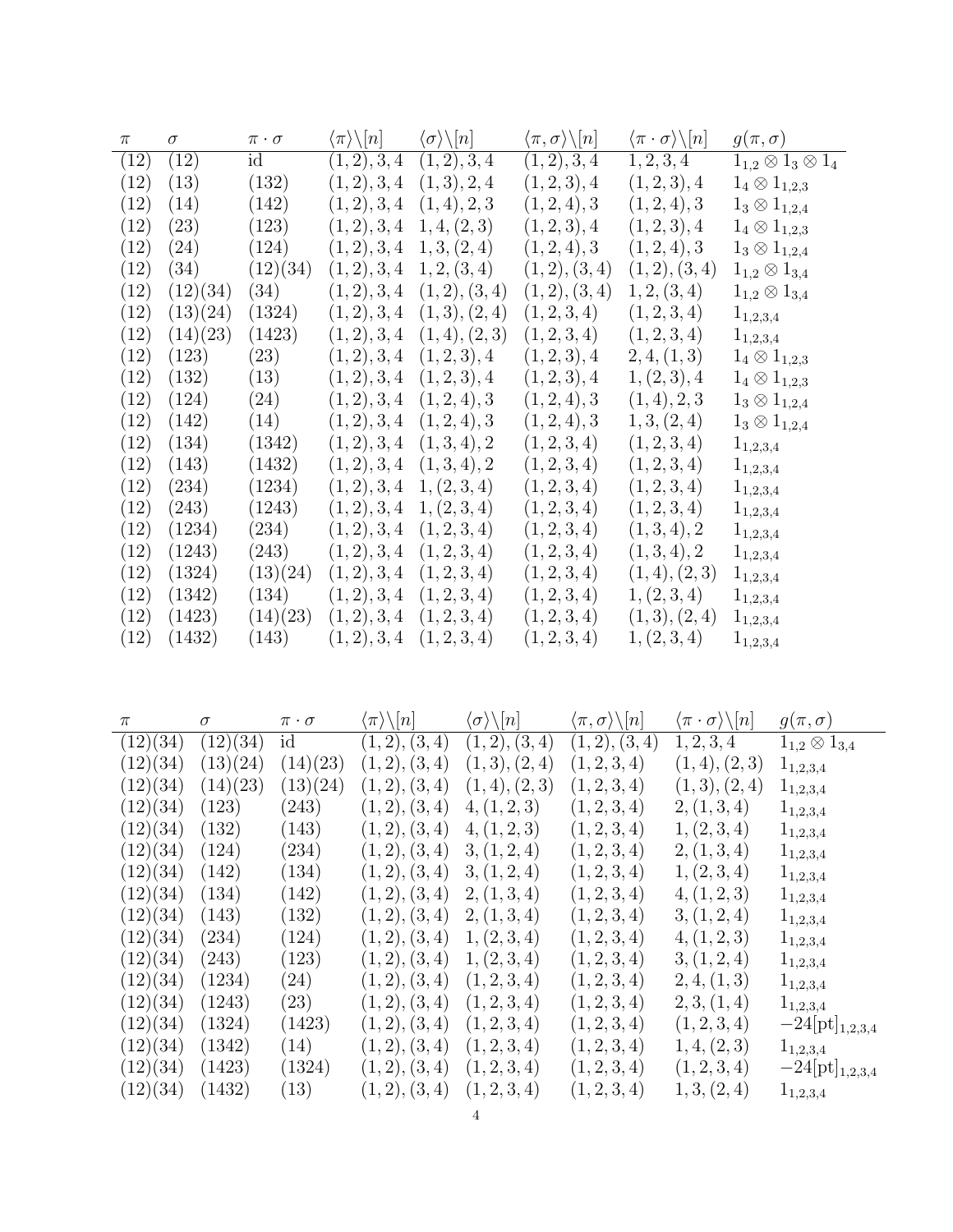| $\pi$  | $\sigma$ | $\pi \cdot \sigma$ | $\langle \pi \rangle \backslash [n]$ | $\langle \sigma \rangle \backslash [n]$ | $\langle \pi, \sigma \rangle \backslash [n]$ | $\langle \pi \cdot \sigma \rangle \backslash  n $ | $g(\pi,\sigma)$              |
|--------|----------|--------------------|--------------------------------------|-----------------------------------------|----------------------------------------------|---------------------------------------------------|------------------------------|
| (123)  | (123)    | (132)              | 4, (1, 2, 3)                         | 4, (1, 2, 3)                            | 4, (1, 2, 3)                                 | $\overline{4}, (1,2,3)$                           | $-24[pt]_{1,2,3}\otimes 1_4$ |
| (123)  | (132)    | id                 | 4, (1, 2, 3)                         | 4, (1, 2, 3)                            | 4, (1, 2, 3)                                 | 1, 2, 3, 4                                        | $1_4 \otimes 1_{1,2,3}$      |
| (123)  | (124)    | (13)(24)           | 4, (1, 2, 3)                         | 3, (1, 2, 4)                            | (1, 2, 3, 4)                                 | (1,4), (2,3)                                      | $1_{1,2,3,4}$                |
| (123)  | (142)    | (143)              | 4, (1, 2, 3)                         | 3, (1, 2, 4)                            | (1, 2, 3, 4)                                 | 1, (2, 3, 4)                                      | $1_{1,2,3,4}$                |
| (123)  | (134)    | (234)              | 4, (1, 2, 3)                         | 2, (1,3,4)                              | (1, 2, 3, 4)                                 | 3, (1, 2, 4)                                      | $1_{1,2,3,4}$                |
| (123)  | (143)    | (14)(23)           | 4, (1, 2, 3)                         | 2, (1, 3, 4)                            | (1, 2, 3, 4)                                 | (1, 2), (3, 4)                                    | $1_{1,2,3,4}$                |
| (123)  | (234)    | (12)(34)           | 4, (1, 2, 3)                         | 1, (2, 3, 4)                            | (1, 2, 3, 4)                                 | (1,3), (2,4)                                      | $1_{1,2,3,4}$                |
| (123)  | (243)    | (124)              | 4, (1, 2, 3)                         | 1, (2, 3, 4)                            | (1, 2, 3, 4)                                 | 2, (1, 3, 4)                                      | $1_{1,2,3,4}$                |
| (123)  | (1234)   | (1342)             | 4, (1, 2, 3)                         | (1, 2, 3, 4)                            | (1, 2, 3, 4)                                 | (1, 2, 3, 4)                                      | $-24[pt]_{1,2,3,4}$          |
| (123)  | (1243)   | (1324)             | 4, (1, 2, 3)                         | (1, 2, 3, 4)                            | (1, 2, 3, 4)                                 | (1, 2, 3, 4)                                      | $-24[pt]_{1,2,3,4}$          |
| (123)  | (1324)   | (24)               | 4, (1, 2, 3)                         | (1, 2, 3, 4)                            | (1, 2, 3, 4)                                 | 2, 3, (1, 4)                                      | $1_{1,2,3,4}$                |
| (123)  | (1342)   | (34)               | 4, (1, 2, 3)                         | (1, 2, 3, 4)                            | (1, 2, 3, 4)                                 | 1, 3, (2, 4)                                      | $1_{1,2,3,4}$                |
| (123)  | (1423)   | (1432)             | 4, (1, 2, 3)                         | (1, 2, 3, 4)                            | (1, 2, 3, 4)                                 | (1, 2, 3, 4)                                      | $-24[pt]_{1,2,3,4}$          |
| (123)  | (1432)   | (14)               | 4, (1, 2, 3)                         | (1, 2, 3, 4)                            | (1, 2, 3, 4)                                 | 1, 2, (3, 4)                                      | $1_{1,2,3,4}$                |
| $\pi$  | $\sigma$ | $\pi\cdot\sigma$   | $\langle \pi \rangle \backslash [n]$ | $\langle \sigma \rangle \backslash [n]$ | $\langle \pi, \sigma \rangle \backslash [n]$ | $\langle \pi \cdot \sigma \rangle \backslash [n]$ | $g(\pi,\sigma)$              |
| (1234) | (1234)   | (13)(24)           | (1, 2, 3, 4)                         | (1, 2, 3, 4)                            | (1, 2, 3, 4)                                 | (1,3), (2,4)                                      | $-24[pt]_{1,2,3,4}$          |
| (1234) | (1243)   | (132)              | (1, 2, 3, 4)                         | (1, 2, 3, 4)                            | (1, 2, 3, 4)                                 | 3, (1, 2, 4)                                      | $-24[pt]_{1,2,3,4}$          |
| (1234) | (1324)   | (142)              | (1, 2, 3, 4)                         | (1, 2, 3, 4)                            | (1, 2, 3, 4)                                 | 2, (1, 3, 4)                                      | $-24[pt]_{1,2,3,4}$          |
| (1234) | (1342)   | (143)              | (1, 2, 3, 4)                         | (1, 2, 3, 4)                            | (1, 2, 3, 4)                                 | 1, (2, 3, 4)                                      | $-24[\mathrm{pt}]_{1,2,3,4}$ |
| (1234) | (1423)   | (243)              | (1, 2, 3, 4)                         | (1, 2, 3, 4)                            | (1, 2, 3, 4)                                 | 4, (1, 2, 3)                                      | $-24[\mathrm{pt}]_{1,2,3,4}$ |
| (1234) | (1432)   | id                 | (1, 2, 3, 4)                         | (1, 2, 3, 4)                            | (1, 2, 3, 4)                                 | 1, 2, 3, 4                                        | $1_{1,2,3,4}$                |

(2.2) Deducing from the previous orbit computations the multiplication structure in the ring  $A\{S_4\}$  is easy. For example, we have the following:

$$
(\alpha_{1,2,3} \otimes \beta_4 \cdot (123)) \cdot (\alpha'_{1,2,3} \otimes \beta'_4 \cdot (123)) = (\mathbf{e}\alpha\alpha')_{1,2,3} \otimes (\beta\beta')_4 \cdot (132)
$$
  
\n
$$
(\alpha_{1,2,3} \otimes \beta_4 \cdot (123)) \cdot (\alpha'_{1,2,3} \otimes \beta'_4 \cdot (132)) = \Delta(\alpha\alpha')_{1,2,3} \otimes (\beta\beta')_4 \cdot id
$$
  
\n
$$
(\alpha_{1,2,3} \otimes \beta_4 \cdot (123)) \cdot (\alpha'_{1,2,4} \otimes \beta'_3 \cdot (124)) = \Delta(\alpha\beta\alpha'\beta')_{13,24} \cdot (13)(24)
$$
  
\n
$$
(\alpha_{1,2,3} \otimes \beta_4 \cdot (123)) \cdot (\alpha'_{1,2,4} \otimes \beta'_3 \cdot (142)) = \Delta(\alpha\beta\alpha'\beta')_{2,134} \cdot (143)
$$
  
\n
$$
(\alpha_{1,2,3} \otimes \beta_4 \cdot (123)) \cdot (\alpha'_{1,3,4} \otimes \beta'_2 \cdot (134)) = \Delta(\alpha\beta\alpha'\beta')_{1,234} \cdot (234)
$$
  
\n
$$
(\alpha_{1,2,3} \otimes \beta_4 \cdot (123)) \cdot (\alpha'_{1,3,4} \otimes \beta'_2 \cdot (143)) = \Delta(\alpha\beta\alpha'\beta')_{14,23} \cdot (14)(23)
$$
  
\n
$$
(\alpha_{1,2,3} \otimes \beta_4 \cdot (123)) \cdot (\alpha'_{2,3,4} \otimes \beta'_1 \cdot (234)) = \Delta(\alpha\beta\alpha'\beta')_{12,34} \cdot (12)(34)
$$
  
\n
$$
(\alpha_{1,2,3} \otimes \beta_4 \cdot (123)) \cdot (\alpha'_{2,3,4} \otimes \beta'_1 \cdot (243)) = \Delta(\alpha\beta\alpha'\beta')_{3,124} \cdot (124)
$$

where  $\mathbf{e} = -24[\text{pt}].$ Also

$$
(12)(12) = \Delta(1)_{1,2} \otimes 1_3 \otimes 1_4(\text{id})
$$

$$
(12)(13) = 1_{123} \otimes 1_4(132)
$$

$$
(12)(23) = 1_{123} \otimes 1_4(123)
$$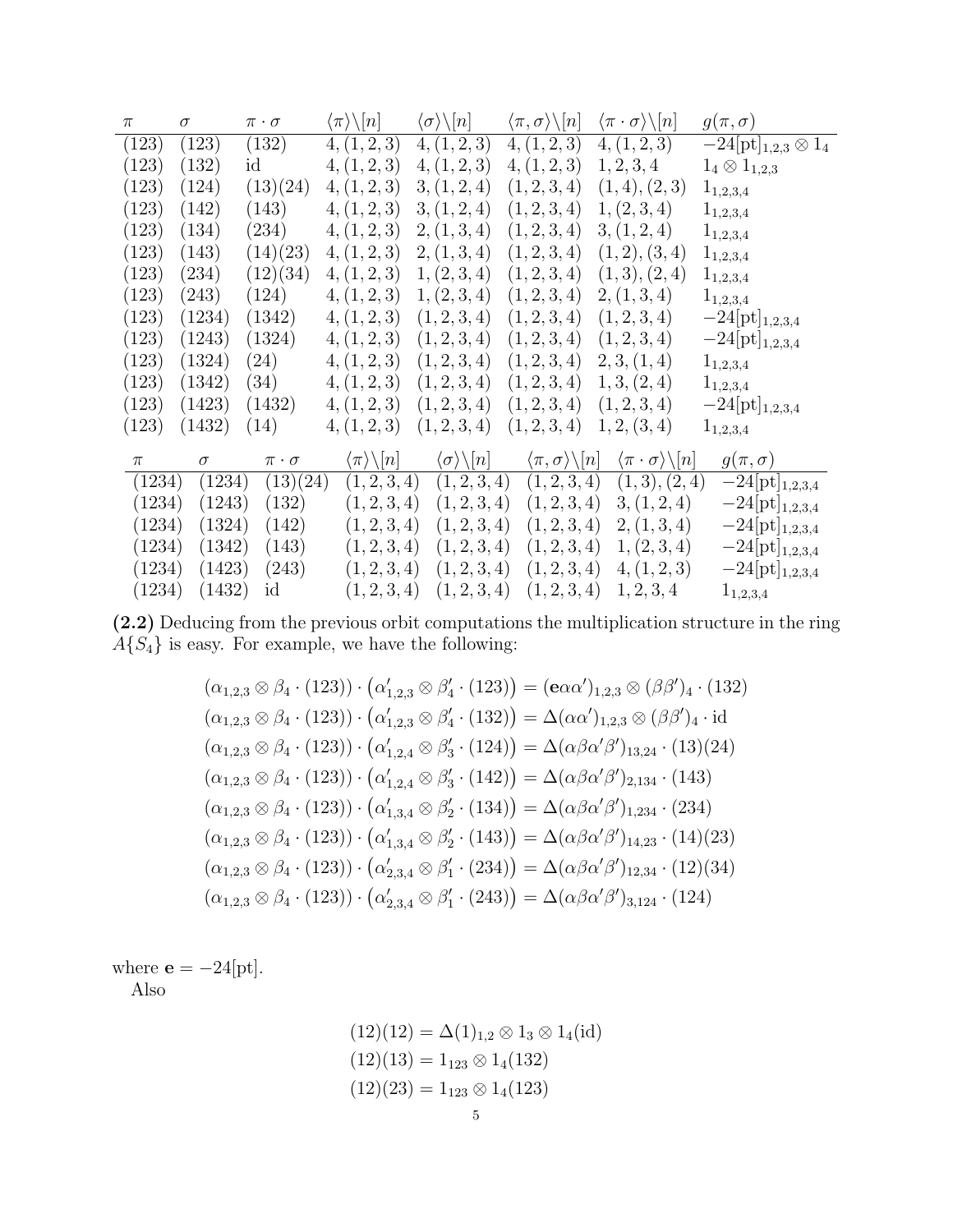(2.3) Let  $e_j^{\vee} = \sum_k t_{jk}e_k$  and  $e_j = \sum r_{jk}e_k^{\vee}$  such that the matrices  $(t_{jk})$  and  $(r_{jk})$  are inverses to each other. Thus

$$
\sum_i t_{ij} r_{ik} = \delta_{j=k}
$$

Also  $(e_j, e_k) = (\sum r_{ji}e_i^{\vee}, e_k) = r_{jk}$  and  $(e_j^{\vee}, e_k^{\vee}) = t_{jk}$ . Moreover,  $e_j e_k = (e_j, e_k) = r_{jk}$ [pt] and  $e_j^{\vee}e_k^{\vee} = t_{jk}[\text{pt}].$ 

### 3. Multiplication Table for Invariant Classes

(3.1) For computations using invariant classes one needs to construct a multiplication table which, because of symmetry, has  $18 + {18 \choose 2}$  $\binom{18}{2}$  = 171 entries. All formulas were either checked by SAGE code, available on either author's webpage, or by hand; many were checked by both.

#### 3.2. δ. Summary:

| $\delta^2 = 2X - 3Y - Z + 3W$        | formula $\&$ sage |
|--------------------------------------|-------------------|
| $\delta W = 4P - 4Q - 2R - 2S$       | formula $\&$ sage |
| $\delta X = 2P - R - T$              | sage              |
| $\delta Y = 2Q + R$                  | sage              |
| $\delta Z = 22Q + 2S + T$            | sage              |
| $\delta P = -3A - 3B - 3C - 4D - 4E$ | formula $\&$ sage |
| $\delta Q = 3C + D - F$              | sage              |
| $\delta R = 3B + 3C + 2D - 4F - G$   | sage              |
| $\delta S = 3A + 66C + 4E - 2G$      | sage              |
| $\delta T = 3A + 22D - G - 2H$       | formula           |

(3.2.1)

$$
\delta^{2} = \left(\sum_{(12)} 1_{12} \otimes 1_{3} \otimes 1_{4}(12)\right)^{2}
$$
  
=  $\sum_{(12)} 1_{12} \otimes 1_{3} \otimes 1_{4}(12) ((12) + (13) + (14) + (23) + (24) + (34))$   
=  $\sum_{(12)} (\Delta(1)_{1,2} \otimes 1_{3} \otimes 1_{4}(\text{id}) + 1_{1,2,3} \otimes 1_{4}(132)$   
+  $1_{1,2,4} \otimes 1_{3}(142) + 1_{1,2,3} \otimes 1_{4}(123) + 1_{1,2,4} \otimes 1_{3}(124) + 1_{12} \otimes 1_{34}(12)(34))$   
=  $-3 \sum_{1} [pt]_{1} \otimes 1_{2} \otimes 1_{3} \otimes 1_{4}(\text{id}) - \sum_{(12)} \sum_{j} (e_{j})_{1} \otimes (e_{j}^{V})_{2} \otimes 1_{3} \otimes 1_{4}(\text{id})$   
+  $3 \sum_{(123)} 1_{123} \otimes 1_{4}(123) + 2 \sum_{(12)(34)} 1_{12} \otimes 1_{34}(12)(34)$   
=  $-3Y - Z + 3W + 2X$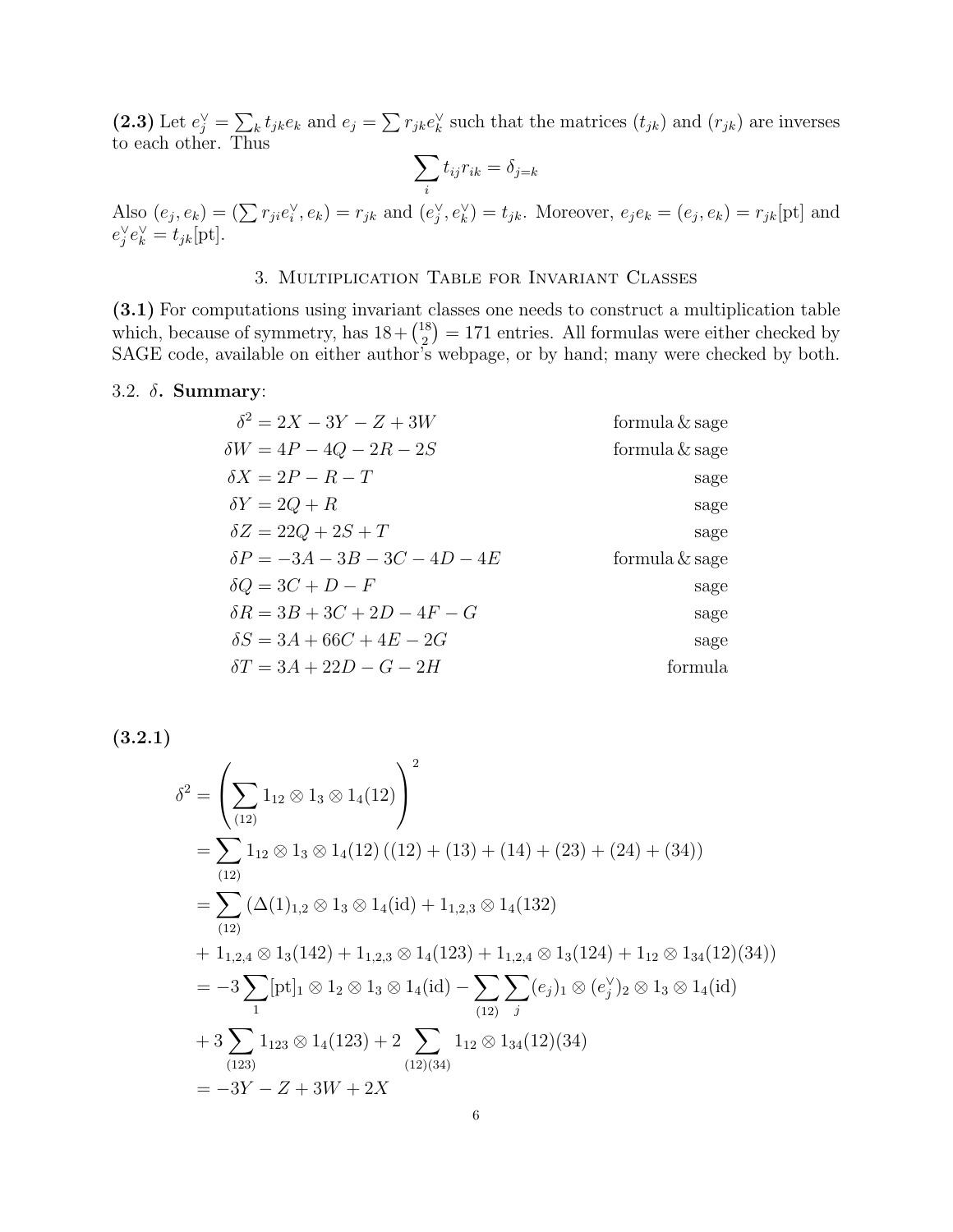$(3.2.2)$ 

$$
\delta W = \sum_{(12)} 1_{12} \otimes 1_3 \otimes 1_4(12) \sum 1_{abc} \otimes 1_d(abc)
$$
  
= 
$$
\sum_{(12)} 1_{12} \otimes 1_3 \otimes 1_4(12) (1_{123} \otimes 1_4(123) + 1_{124} \otimes 1_3(124) + 1_{134} \otimes 1_2(134) + 1_{234} \otimes 1_1(234)
$$
  
+ 
$$
1_{123} \otimes 1_4(132) + 1_{124} \otimes 1_3(142) + 1_{134} \otimes 1_2(143) + 1_{234} \otimes 1_1(243))
$$
  
= 
$$
\sum_{(12)} (\Delta(1)_{1,23} \otimes 1_4(23) + \Delta(1)_{1,24} \otimes 1_3(24) + 1_{1234}(1342) + 1_{1234}(1234)
$$
  
+ 
$$
\Delta(1)_{2,13} \otimes 1_4(13) + \Delta(1)_{2,14} \otimes 1_3(1,4) + 1_{1234}(1432) + 1_{1234}(1243))
$$
  
= 
$$
2 \sum_{1,(23)} \Delta(1)_{1,23}(23) + 4 \sum_{(1234)} 1_{1234}(1234)
$$
  
= 
$$
4 \sum_{(12)} 1_{1234}(1234) - 2 \sum_{1,(23)} 1_1 \otimes [\text{pt}]_{23}(23) - 2 \sum_{1,(23)} [\text{pt}]_1 \otimes 1_{23}(23) - 2 \sum_{1,(23)} \sum_{j=1}^{22} (e_j)_1 \otimes (e_j')_{23}(23)
$$
  
= 
$$
4P - 4Q - 2R - 2S
$$

$$
(3.2.3)
$$

$$
\delta X = \sum_{(12)} (12) \sum_{(12)(34)} (12)(34)
$$
  
= 
$$
\sum_{(12)} (\Delta(1)_{1,2} \otimes 1_{34}(34) + (1324) + (1423))
$$
  
= 
$$
\sum_{(12)} \left( -[\text{pt}]_1 \otimes 1_2 \otimes 1_{34}(34) - 1_1 \otimes [\text{pt}]_2 \otimes 1_{34}(34) - \sum_j (e_j)_1 \otimes (e_j')_2 \otimes 1_{34}(34) + (1324) + (1423) \right)
$$
  
= 
$$
-R - T + 2P
$$

 $(3.2.4)$ 

$$
\delta Y = \sum_{(12)} (12) ([pt]_1 + [pt]_2 + [pt]_3 + [pt]_4) (id)
$$
  
= 
$$
\sum_{(12)} (2[pt]_{12} \otimes 1_3 \otimes 1_4 (12) + 1_{12} \otimes [pt]_3 \otimes 1_4 (12) + 1_{12} \otimes 1_3 \otimes [pt]_4 (12))
$$
  
= 
$$
2Q + R
$$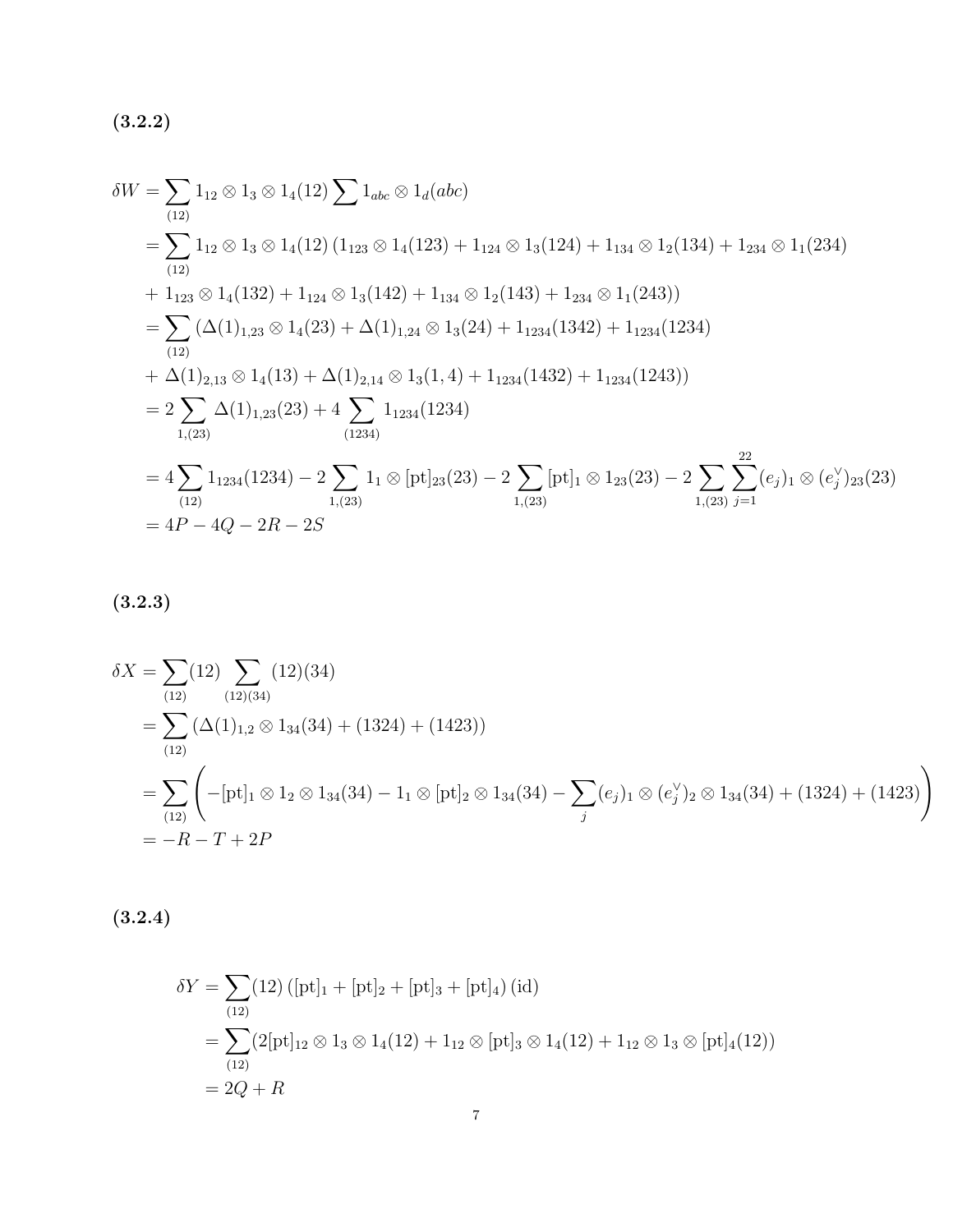$(3.2.5)$ 

$$
\delta Z = \sum_{(12)} \sum_{j} (e_j)_1 \otimes (e_j^{\vee})_2 \otimes 1_3 \otimes 1_4(\text{id}) ((12) + (13) + (14) + (23) + (24) + (34))
$$
  
= 
$$
\sum_{(12)} \sum_{j} ((e_j e_j^{\vee})_{12} \otimes 1_3 \otimes 1_4(\text{id}) + (e_j)_{13} \otimes (e_j^{\vee})_2 \otimes 1_4(13) + (e_j)_{14} \otimes (e_j^{\vee})_2 \otimes 1_3(14)
$$
  
+ 
$$
(e_j)_1 \otimes (e_j^{\vee})_{23} \otimes 1_4(23) + (e_j)_1 \otimes (e_j^{\vee})_{24} \otimes 1_3(24) + (e_j)_1 \otimes (e_j^{\vee})_2 \otimes 1_{34}(34))
$$
  
= 22Q + 2S + T

 $(3.2.6)$ 

$$
\delta P = \sum_{(12)} 1_{12} \otimes 1_3 \otimes 1_4(12) \sum 1_{1234}(abcd)
$$
  
= 
$$
\sum_{(12)} 1_{12} \otimes 1_3 \otimes 1_4(12) ((1234) + (1243) + (1342) + (1324) + (1432) + (1423))
$$
  
= 
$$
\sum_{(12)} ((12)(1234) + (12)(1243) + (12)(1342) + (12)(1324) + (12)(1432) + (12)(1423))
$$
  
= 
$$
\sum_{(12)} (\Delta(1)_{1,234}(234) + \Delta(1)_{1,234}(243) + \Delta(1)_{2,134}(134) + \Delta(1)_{13,24}(13)(24) + \Delta(1)_{2,134}(143) + \Delta(1)_{14,23}
$$
  
= 
$$
3 \sum_{(234)} \Delta(1)_{1,234}(234) + 4 \sum_{(13)(24)} \Delta(1)_{13,24}(13)(24)
$$
  
= 
$$
-3 \sum_{(234)} 1_1 \otimes [\text{pt}]_{234}(234) - 3 \sum_{(234)} [\text{pt}]_1 \otimes 1_{234}(234) - 3 \sum_{(234)} \sum_{j=1}^{22} (e_j)_1 \otimes (e_j')_{234}(234)
$$
  
- 
$$
4 \sum_{(13)(24)} 1_{13} \otimes [\text{pt}]_{24}(13)(24) - 4 \sum_{(13)(24)} [\text{pt}]_{13} \otimes 1_{24}(13)(24) - 4 \sum_{(13)(24)} \sum_{j=1}^{22} (e_j)_{13} \otimes (e_j')_{24}(13)(24)
$$
  
= 
$$
-3A - 3B - 3C - 4D - 4E
$$

 $(3.2.7)$ 

$$
\delta Q = \sum_{(12)} [\text{pt}]_{12} \otimes 1_3 \otimes 1_4 (12)((12) + (13) + (14) + (23) + (24) + (34))
$$
  
\n
$$
= \sum_{(12)} (\Delta([\text{pt}])_{1,2} \otimes 1_3 \otimes 1_4 (\text{id}) + [\text{pt}]_{123} \otimes 1_4 (132) + [\text{pt}]_{124} \otimes 1_3 (142) + [\text{pt}]_{123} \otimes 1_4 (123) + [\text{pt}]_{124} \otimes 1_3 (142) + [\text{pt}]_{124} \otimes 1_4 (123) + [\text{pt}]_{124} \otimes 1_3 (12)(34)
$$
  
\n
$$
= - \sum_{(12)} [\text{pt}]_1 \otimes [\text{pt}]_2 \otimes 1_3 \otimes 1_4 (\text{id}) + 3 \sum_{(123)} [\text{pt}]_{123} \otimes 1_4 (123) + \sum_{(12)} [\text{pt}]_{12} \otimes 1_{34} (12)(34)
$$
  
\n
$$
= -F + 3C + D
$$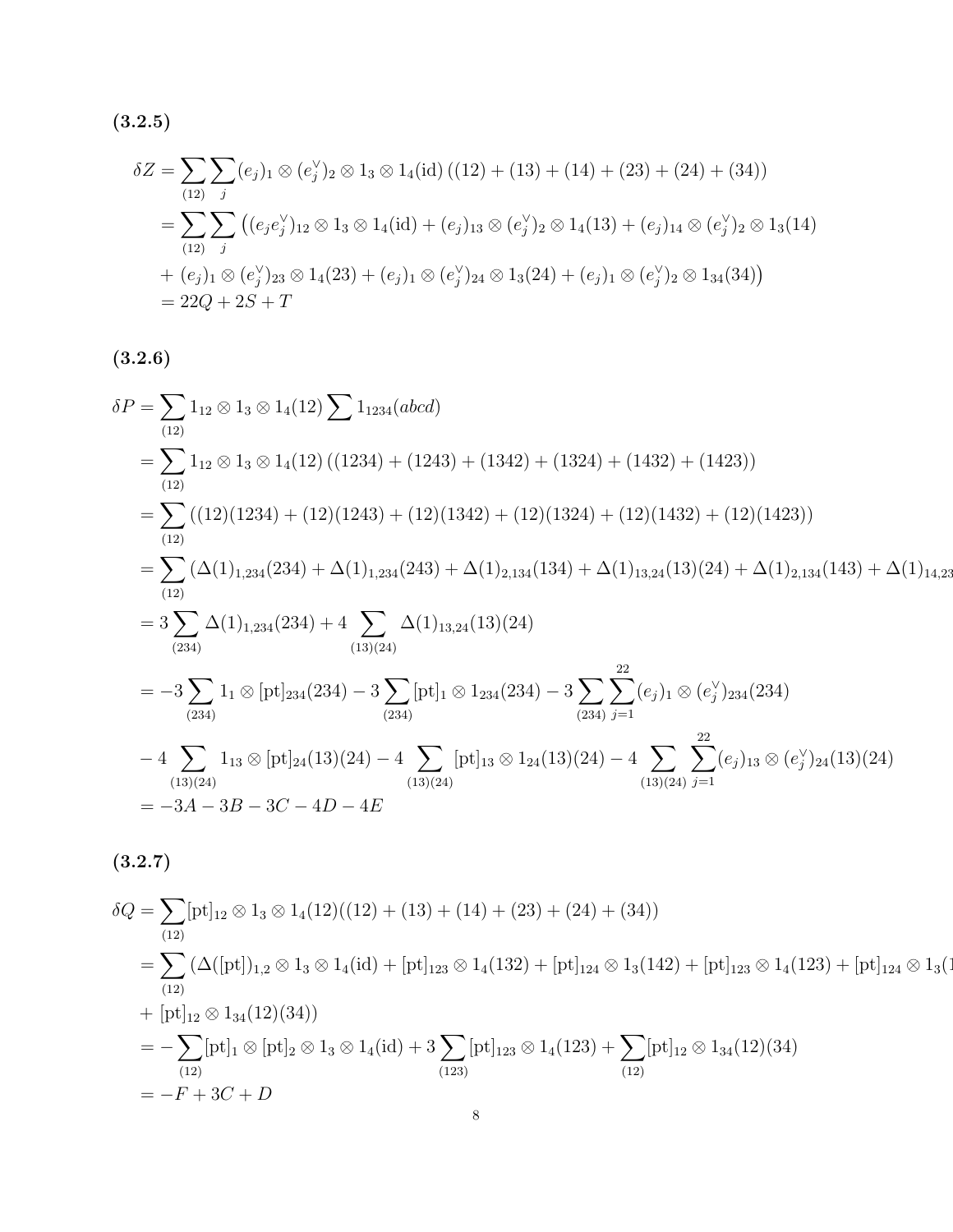$(3.2.8)$ 

$$
\delta R = \sum_{(12),3} 1_{12} \otimes [\text{pt}]_3 \otimes 1_4(12)((12) + (13) + (14) + (23) + (24) + (34))
$$
  
\n
$$
= \sum_{(12),3} (\Delta(1)_{1,2} \otimes [\text{pt}]_3 \otimes 1_4(\text{id}) + [\text{pt}]_{123} \otimes 1_4(132) + 1_{124} \otimes [\text{pt}]_3(142) + [\text{pt}]_{123} \otimes 1_4(123)
$$
  
\n
$$
+ 1_{124} \otimes [\text{pt}]_3(124) + 1_{12} \otimes [\text{pt}]_{34}(12)(34))
$$
  
\n
$$
= -4 \sum_{(12)} [\text{pt}]_1 \otimes [\text{pt}]_2 \otimes 1_3 \otimes 1_4(\text{id}) - \sum_{(12),3} \sum_{j} (e_j)_1 \otimes (e_j')_2 \otimes [\text{pt}]_3 \otimes 1_3(\text{id})
$$
  
\n
$$
+ 3 \sum_{(123)} [\text{pt}]_{123} \otimes 1_4(123) + 3 \sum_{(123)} 1_{123} \otimes [\text{pt}]_4(123) + 2 \sum_{(12)} [\text{pt}]_{12} \otimes 1_{34}(12)(34)
$$
  
\n
$$
= -4F - G + 3B + 3C + 2D
$$

 $(3.2.9)$ 

$$
\delta S = \sum_{(12),3} \sum_{j} (e_j)_{12} \otimes (e_j^{\vee})_3 \otimes 1_4(12)((12) + (13) + (14) + (23) + (24) + (34))
$$
  
\n
$$
= \sum_{(12),3} \sum_{j} (\Delta(e_j)_{1,2} \otimes (e_j^{\vee})_3 \otimes 1_4(\text{id}) + (e_j e_j^{\vee})_{123} \otimes 1_4(132) + (e_j)_{124} \otimes (e_j^{\vee})_3(142) + (e_j e_j^{\vee})_{123} \otimes 1_4(123)
$$
  
\n
$$
+ (e_j)_{124} \otimes (e_j^{\vee})_3(124) + (e_j)_{12} \otimes (e_j^{\vee})_{34}(12)(34))
$$
  
\n
$$
= - \sum_{(12),3} \sum_{j} ((e_j)_1 \otimes [\text{pt}]_2 \otimes (e_j^{\vee})_3 \otimes 1_4 + [\text{pt}]_1 \otimes (e_j)_2 \otimes (e_j^{\vee})_3 \otimes 1_4)(\text{id}) + 3 \sum_{j} \sum_{(123)} [\text{pt}]_{123} \otimes 1_4(123)
$$
  
\n
$$
+ 3 \sum_{(123)} \sum_{j} (e_j)_{123} \otimes (e_j^{\vee})_4(123) + 4 \sum_{(12)(34)} \sum_{j} (e_j)_{12} (e_j^{\vee})_{34}(12)(34)
$$
  
\n
$$
= -2G + 66C + 3A + 4E
$$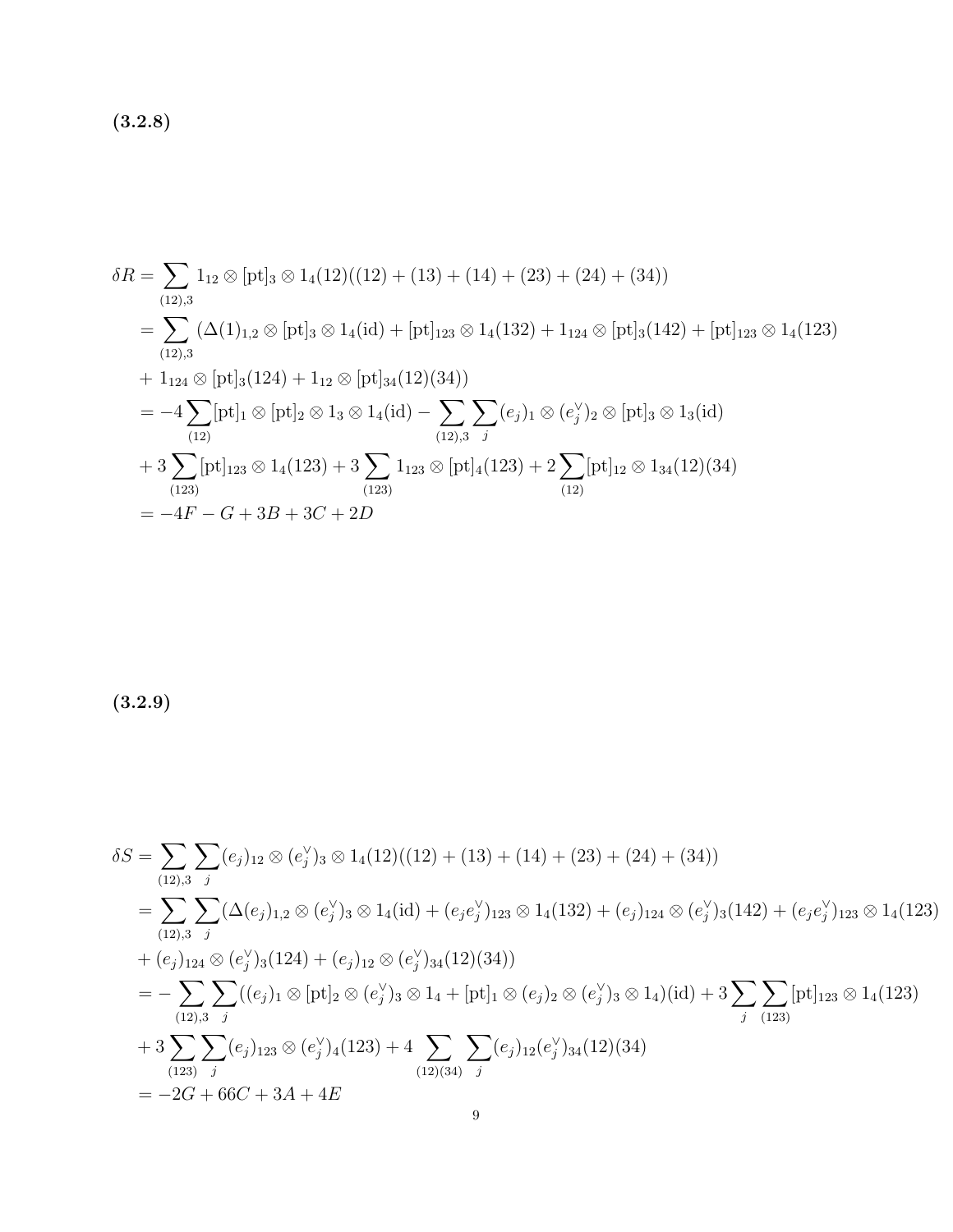$(3.2.10)$ 

$$
\delta T = \sum_{j,(12)} 1_{12} \otimes (e_j)_3 \otimes (e_j^{\vee})_4(12) ((12) + (13) + (14) + (23) + (24) + (34))
$$
  
\n
$$
= \sum_{j,(12)} (\Delta(1)_{1,2} \otimes (e_j)_3 \otimes (e_j^{\vee})_3(\text{id}) + (e_j)_{123} \otimes (e_j^{\vee})_4(132) + (e_j)_3 \otimes (e_j^{\vee})_{124}(142) + (e_j)_{123} \otimes (e_j^{\vee})_4(123)
$$
  
\n
$$
+ (e_j)_3 \otimes (e_j^{\vee})_{124}(124) + 1_{12} \otimes [\text{pt}]_{34}(12)(34)
$$
  
\n
$$
= \sum_{j,(34)} \left( -[\text{pt}]_1 \otimes 1_2 - 1_1 \otimes [\text{pt}]_2 - \sum_k (e_k)_1 \otimes (e_k^{\vee})_2 \right) \otimes (e_j)_3 \otimes (e_j^{\vee})_3(\text{id}) + \sum_j \sum_{(12)} 1_{12} \otimes [\text{pt}]_{34}(12)(34)
$$
  
\n
$$
+ 3 \sum_{j,(123)} (e_j)_{123} \otimes (e_j^{\vee})_4(123)
$$
  
\n
$$
= - \sum_{j,1,(34)} [\text{pt}]_1 \otimes 1_2 \otimes (e_j)_3 \otimes (e_j^{\vee})_3(\text{id}) - 2 \sum_{j,k,(12)(34)} (e_k)_1 \otimes (e_k^{\vee})_2 \otimes (e_j)_3 \otimes (e_j^{\vee})_3(\text{id})
$$
  
\n
$$
+ 22 \sum_{(12)} 1_{12} \otimes [\text{pt}]_{34}(12)(34) + 3 \sum_{j,(123)} (e_j)_{123} \otimes (e_j^{\vee})_4(123)
$$
  
\n
$$
= -G - 2H + 22D + 3A
$$

3.3. W. Summary:

$$
W^{2} = -3A - 3B - 27C - 8D - 8E + 4F + 2G
$$
 formula & *g*age  
\n
$$
WX = -3A - 3B - 3C
$$
 *g*age  
\n
$$
WY = B + 3C
$$
 *g*age  
\n
$$
WZ = 3A + 66C
$$
 *g*age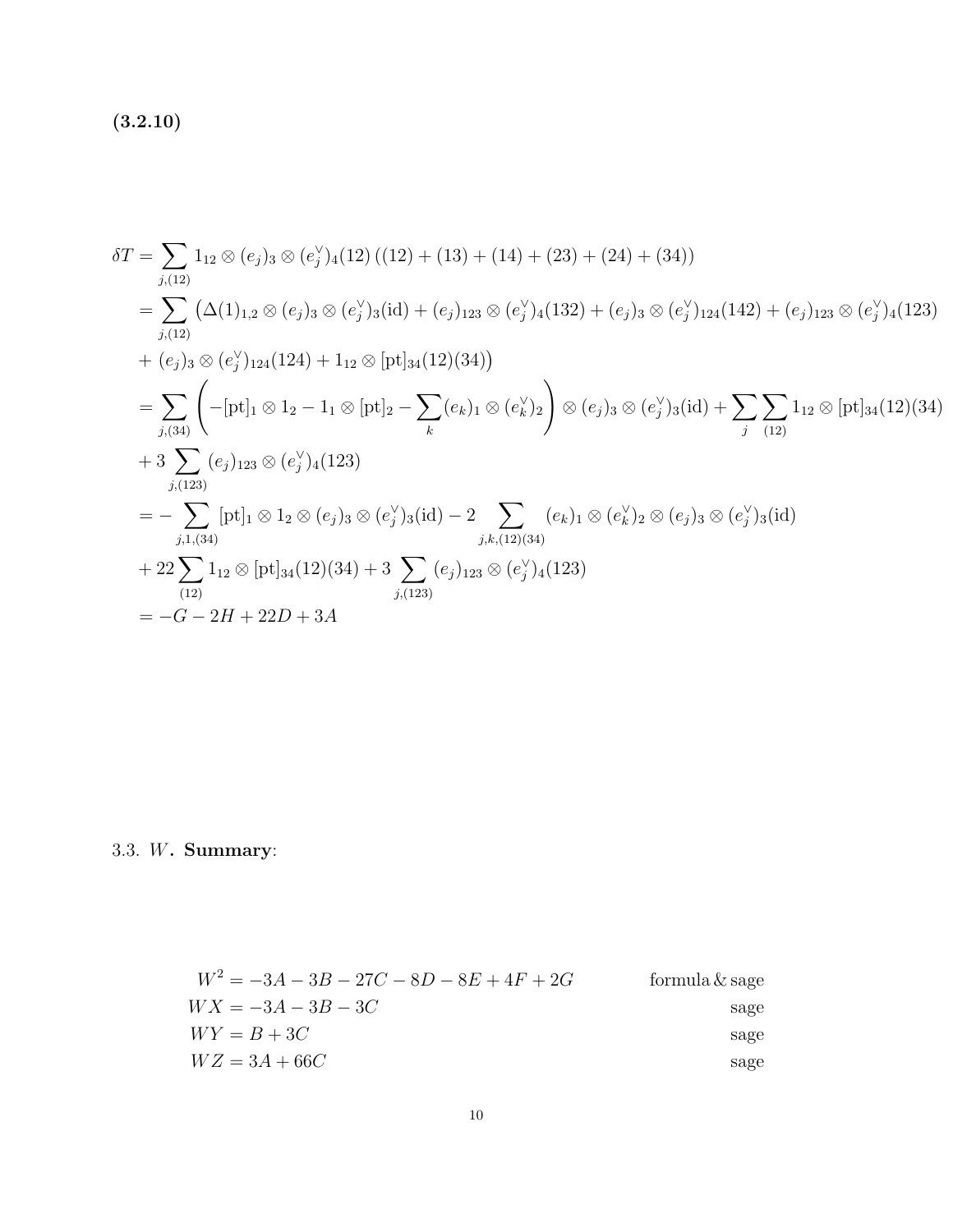(3.3.1)

$$
W^{2} = \left(\sum_{(123)} 1_{123} \otimes 1_{4}(123)\right)^{2}
$$
  
=  $\sum_{(123)} (123) ((123) + (132) + (124) + (142) + (134) + (143) + (234) + (243))$   
=  $\sum_{(123)} (-24[\text{pt}]_{123} \otimes 1_{4}(132) + \Delta(1)_{1,2,3} \otimes 1_{4}(\text{id}) + \Delta(1)_{13,24}(13)(24) + \Delta(1)_{2,134}(143) + \Delta(1)_{1,234}(234)$   
+  $\Delta(1)_{14,23}(14)(23) + \Delta(1)_{12,34}(12)(34) + \Delta(1)_{3,124}(124))$   
=  $\sum_{(123)} (-24[\text{pt}]_{123} \otimes 1_{4}(132) + \Delta(1)_{1,2,3} \otimes 1_{4}(\text{id})) + 8 \sum_{(12)(34)} \Delta(1)_{12,34}(12)(34) + 3 \sum_{(234)} \Delta(1)_{1,234}(234)$   
=  $-24 \sum_{(123)} ([\text{pt}]_{123} \otimes 1_{4}(132)) + \sum_{(123)} \sum_{r=2}^{4} ([\text{pt}]_{1} \otimes [\text{pt}]_{r} \otimes 1 \otimes 1 + \sum_{j} [\text{pt}]_{1} \otimes [\text{pt}]_{r} \otimes e_{j} \otimes e_{j}^{\vee})(\text{id})$   
-  $8 \sum_{(12)(34)} ([\text{pt}]_{12} \otimes 1_{34} + 1_{12} \otimes [\text{pt}]_{34})(12)(34) - 8 \sum_{(12)(34)} \sum_{(22)(34)} (e_{j})_{12} \otimes (e_{j}^{\vee})_{34}(12)(34)$   
-  $3 \sum_{(234)} [\text{pt}]_{234} \otimes 1_{1}(234) - 3 \sum_{(234)} 1_{234} \otimes [\text{pt}]_{1}(234) - 3 \sum_{(234)} \sum_{(234)} (e_{j})_{23$ 

3.4. X. Summary:

$$
X^{2} = -2D - 2E + 2F + G + H
$$
 formula & page  

$$
XY = 2D
$$
page  

$$
XZ = 22D + 4E
$$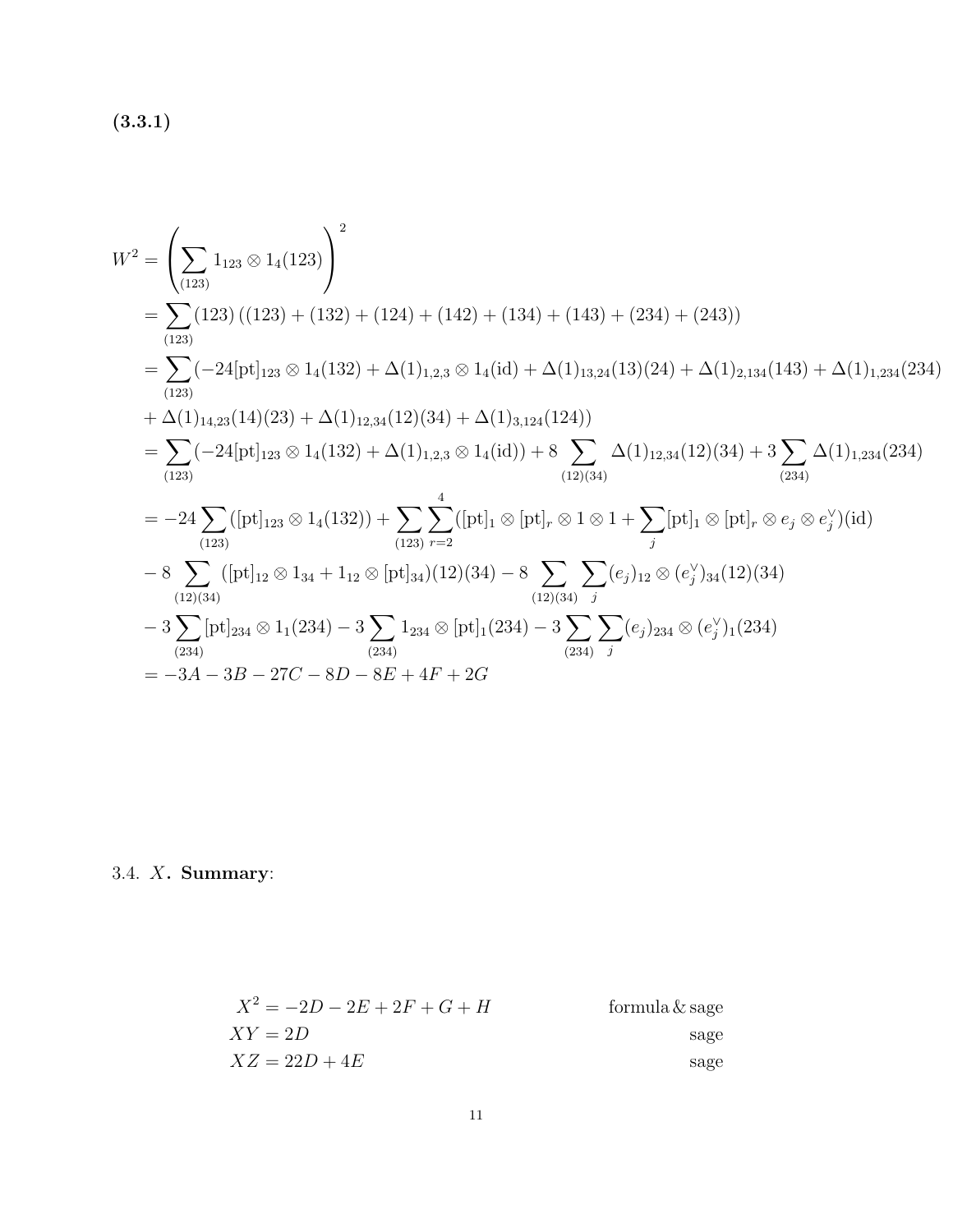$$
(3.4.1)
$$
\n
$$
X^{2} = \left(\sum_{(12)(34)} 1_{12} \otimes 1_{34}(12)(34)\right)^{2}
$$
\n
$$
= \sum_{(12)(34)} (\Delta(1)_{1,2} \otimes \Delta(1)_{3,4}(\text{id}) + \Delta(1)_{14,23}(14)(23) + \Delta(1)_{13,24}(13)(24))
$$
\n
$$
= \sum_{(12)(34)} \Delta(1)_{1,2} \otimes \Delta(1)_{3,4}(\text{id}) + 2 \sum_{(12)(34)} \Delta(1)_{12,34}(12)(34)
$$
\n
$$
= -2 \sum_{(12)(34)} ([\text{pt}]_{12} \otimes 1_{34} + 1_{12} \otimes [\text{pt}]_{34})(12)(34) - 2 \sum_{(12)(34)} \sum_{j} (e_{j})_{12} \otimes (e_{j}^{\vee})_{34}(12)(34)
$$
\n
$$
+ \sum_{(12)(34)} \left(-[\text{pt}]_{1} \otimes 1_{2} - 1_{1} \otimes [\text{pt}]_{2} - \sum_{j} (e_{j})_{1} \otimes (e_{j}^{\vee})_{2}\right) \otimes
$$
\n
$$
\otimes \left(-[\text{pt}]_{3} \otimes 1_{4} - 1_{3} \otimes [\text{pt}]_{4} - \sum_{k} (e_{k})_{3} \otimes (e_{k}^{\vee})_{4}\right) (\text{id})
$$
\n
$$
= -2D - 2E + 2 \sum_{(12)} [\text{pt}]_{1} \otimes [\text{pt}]_{2} \otimes 1_{3} \otimes 1_{4} (\text{id}) + \sum_{(12)(34)} \sum_{j,k} (e_{j})_{1} \otimes (e_{j}^{\vee})_{2} \otimes (e_{k})_{3} \otimes (e_{k}^{\vee})_{4} (\text{id})
$$
\n
$$
+ \sum_{1,(23)} \sum_{j} [\text{pt}]_{1} \otimes (e_{j})_{2} \otimes (e_{j}^{\vee})_{3} \otimes 1_{4}
$$
\n
$$
= -2D - 2E + 2F + G + H
$$

3.5. *Y*. Summary:

$$
Y^2 = 2F
$$
 formula &  $\&$  page  

$$
YZ = G
$$

(3.5.1)

$$
Y^2 = \left(\sum_1 [\text{pt}]_1 \otimes 1_2 \otimes 1_3 \otimes 1_4(\text{id})\right)^2
$$
  
=  $\sum_1 ([\text{pt}]_1 \otimes [\text{pt}] \otimes 1 \otimes 1 + [\text{pt}] \otimes 1 \otimes [\text{pt}] \otimes 1 + [\text{pt}] \otimes 1 \otimes 1 \otimes [\text{pt}])$   
=  $2 \sum_{(12)} [\text{pt}]_1 \otimes [\text{pt}]_2 \otimes 1 \otimes 1$   
=  $2F$ 

3.6. Z. Summary:

$$
Z^2 = 22F + 2G + 2H
$$
 formula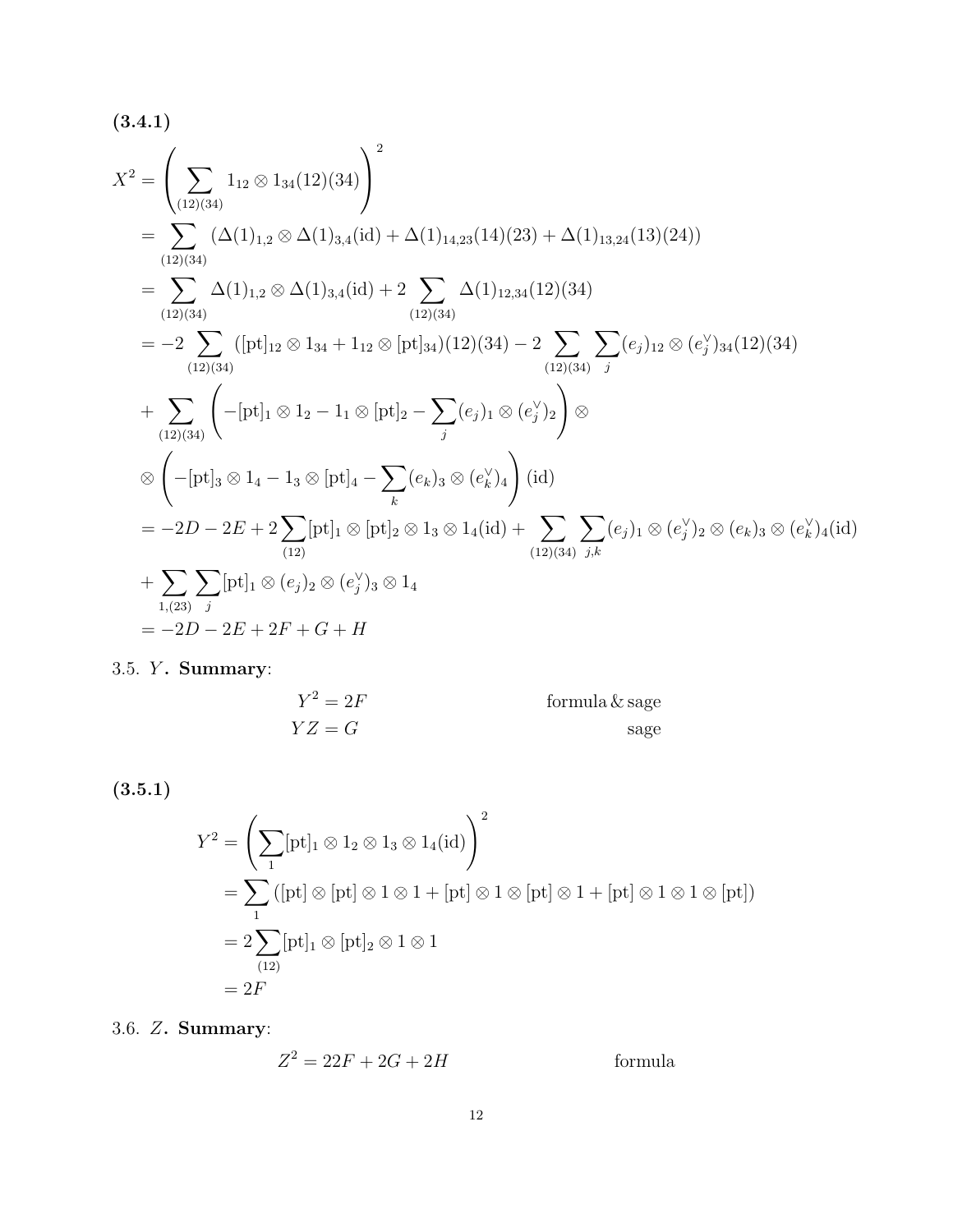$(3.6.1)$ 

$$
Z^{2} = \left(\sum_{j} \sum_{(12)} (e_{j})_{1} \otimes (e_{j}^{V})_{2} \otimes 1_{3} \otimes 1_{4}(\text{id})\right)^{2}
$$
  
\n
$$
= \sum_{j,k} \sum_{(12)} (e_{j})_{1} \otimes (e_{j}^{V})_{2} \otimes 1_{3} \otimes 1_{4}(\text{id}) (e_{k} \otimes e_{k}^{V} \otimes 1 \otimes 1 + e_{k} \otimes 1 \otimes e_{k}^{V} \otimes 1 + e_{k} \otimes 1 \otimes e_{k}^{V})
$$
  
\n
$$
+ 1 \otimes e_{k} \otimes e_{k}^{V} \otimes 1 + 1 \otimes e_{k} \otimes 1 \otimes e_{k}^{V} + 1 \otimes 1 \otimes e_{k} \otimes e_{k}^{V})
$$
  
\n
$$
= \sum_{j,k,(12)} ((e_{j}e_{k}) \otimes (e_{j}^{V}e_{k}^{V}) \otimes 1 \otimes 1 + (e_{j}e_{k}) \otimes e_{j}^{V} \otimes e_{k}^{V} \otimes 1 + (e_{j}e_{k}) \otimes e_{j}^{V} \otimes 1 \otimes e_{k}^{V})
$$
  
\n
$$
+ e_{j} \otimes e_{j}^{V}e_{k} \otimes e_{k}^{V} \otimes 1 + e_{j} \otimes e_{j}^{V}e_{k} \otimes 1 \otimes e_{k}^{V} + e_{j} \otimes e_{j}^{V} \otimes e_{k} \otimes e_{k}^{V})
$$
  
\n
$$
= \sum_{j,k,(12)} t_{j,k}r_{j,k}[\text{pt}] \otimes [\text{pt}] \otimes 1 \otimes 1 + \sum_{j,k,(12),3} r_{j,k}[\text{pt}] \otimes (\sum_{u} t_{ju}e_{u}) \otimes e_{k}^{V} \otimes 1
$$
  
\n
$$
+ \sum_{j,(12),3} e_{j} \otimes [\text{pt}] \otimes e_{u}^{V} \otimes 1 + \sum_{j,k,(12)} e_{j} \otimes e_{j}^{V} \otimes e_{k} \otimes e_{k}^{V}
$$
  
\n
$$
= 22F + \sum_{k,u,(12),3}
$$

since  $e_j e_k^{\vee} = \delta_{j=k}[\text{pt}].$ 

## 3.7. A. Summary:

| formula           |
|-------------------|
| formula $\&$ sage |
| formula $&$ sage  |
| formula $\&$ sage |
| formula $&$ sage  |
| formula           |
| formula           |
| formula           |
|                   |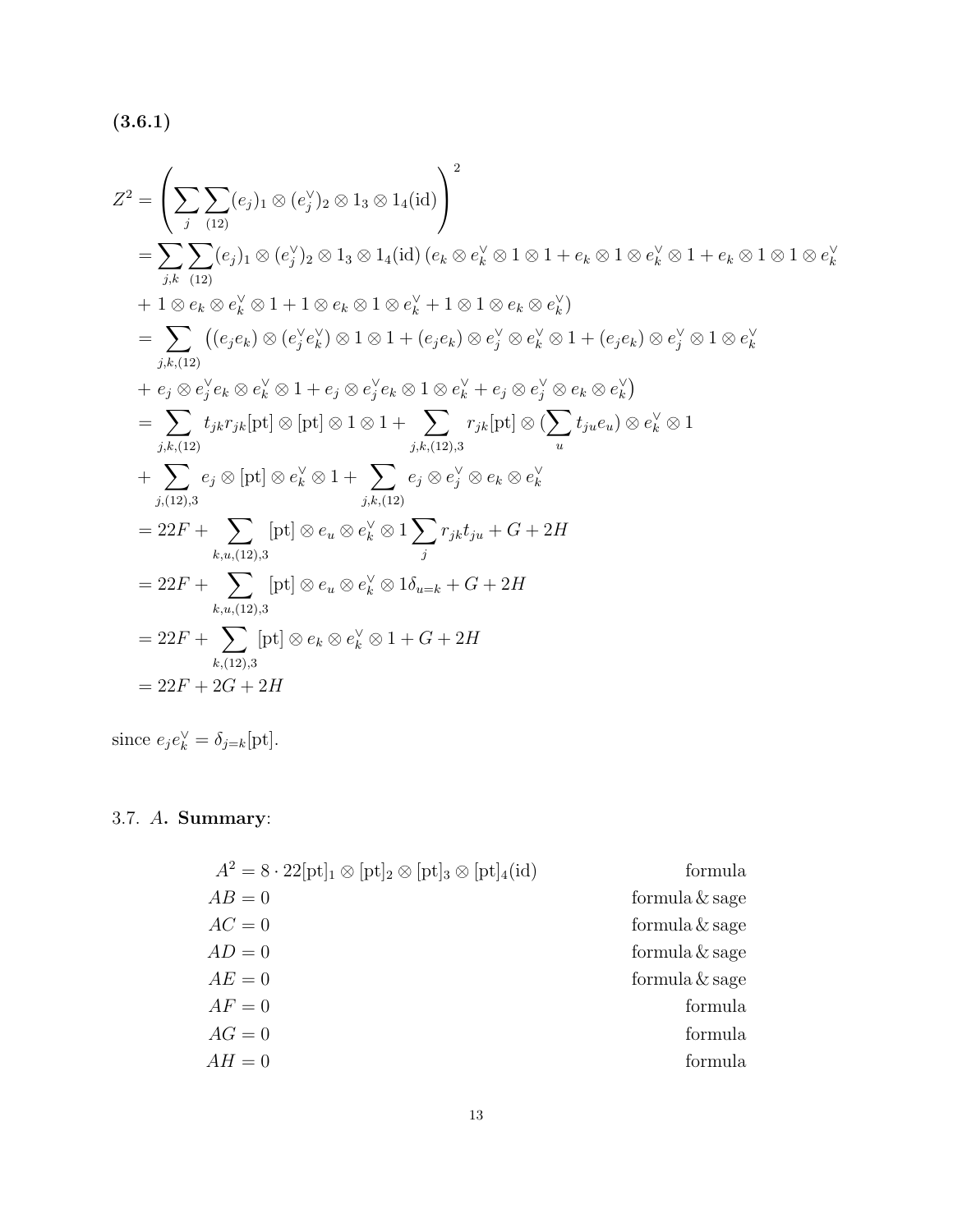(3.7.1)

$$
A^{2} = \left(\sum_{j=1}^{22} \sum_{(123)} (e_{j})_{123} \otimes (e_{j}^{V})_{4}(123)\right)^{2}
$$
  
\n
$$
= \sum_{j=1}^{22} \sum_{k=1}^{22} \sum_{(123)} (e_{j})_{123} \otimes (e_{j}^{V})_{4}(123) \left((e_{k})_{123} \otimes (e_{k}^{V})_{4}(123) + (e_{k})_{123} \otimes (e_{k}^{V})_{4}(132) + (e_{k})_{124} \otimes (e_{k}^{V})_{3}(124) + (e_{k})_{124} \otimes (e_{k}^{V})_{3}(142) + (e_{k})_{134} \otimes (e_{k}^{V})_{2}(134) + (e_{k})_{134} \otimes (e_{k}^{V})_{2}(143) + (e_{k})_{234} \otimes (e_{k}^{V})_{1}(234) + (e_{k})_{234} \otimes (e_{k}^{V})_{1}(243))
$$
  
\n
$$
= \sum_{j=1}^{22} \sum_{k=1}^{22} \sum_{(123)} (e_{j})_{123} \otimes (e_{j}^{V})_{4}(123)(e_{k})_{123} \otimes (e_{k}^{V})_{4}(132)
$$
  
\n
$$
= \sum_{j=1}^{22} \sum_{k=1}^{22} \sum_{(123)} \Delta(e_{j}e_{k})_{1,2,3} \otimes (e_{j}^{V}e_{k}^{V})_{4}(id)
$$
  
\n
$$
= \sum_{(123)} \sum_{j=1}^{22} \sum_{k=1}^{22} (e_{j}, e_{k})(e_{j}^{V}, e_{k}^{V})[\text{pt}]_{1} \otimes [\text{pt}]_{2} \otimes [\text{pt}]_{3} \otimes [\text{pt}]_{4}(id)
$$
  
\n
$$
= \sum_{(123)} 22[\text{pt}]_{1} \otimes [\text{pt}]_{2} \otimes [\text{pt}]_{3} \otimes [\text{pt}]_{4}(id)
$$
  
\n
$$
= 8 \cdot 22[\text{pt}]_{1} \otimes [\text{pt}]_{2} \otimes [\text
$$

as  $g((123),(123)) = -24[pt]_{123} \otimes 1_4$  while all the other defects are trivial.

(3.7.2) All other products are zero as the only terms with nonzero product in middle cohomology are of the form

$$
A^{\sigma} \cdot \sigma \otimes A^{\sigma^{-1}} \cdot \sigma^{-1} \to A^{\mathrm{id}} \cdot \mathrm{id}
$$

Similarly below.

### 3.8. B. Summary:

| formula           |
|-------------------|
| sage              |
| formula $\&$ sage |
| formula $\&$ sage |
| formula $\&$ sage |
| formula $&$ sage  |
| formula           |
|                   |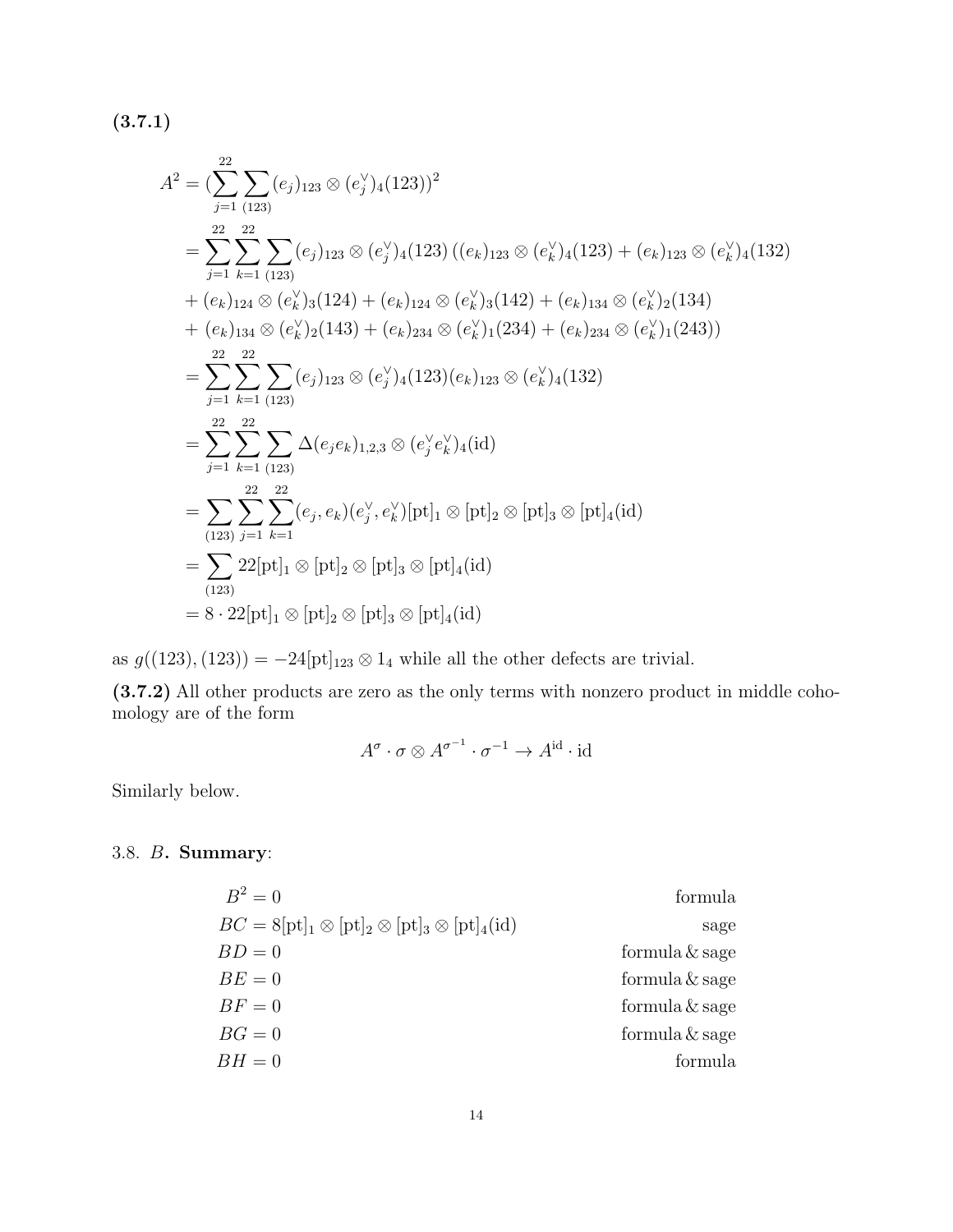$$
(3.8.1)
$$

$$
B^{2} = (\sum_{(123)} 1_{123} \otimes [\text{pt}]_{4}(123))^{2}
$$
  
=  $\sum_{(123)} 1_{123} \otimes [\text{pt}]_{4}(123) (1_{123} \otimes [\text{pt}]_{4}(123) + 1_{123} \otimes [\text{pt}]_{4}(132) + 1_{124} \otimes [\text{pt}]_{3}(124)$   
+  $1_{124} \otimes [\text{pt}]_{3}(142) + 1_{134} \otimes [\text{pt}]_{2}(134) + 1_{134} \otimes [\text{pt}]_{2}(143) + 1_{234} \otimes [\text{pt}]_{1}(234) + 1_{234} \otimes [\text{pt}]_{1}(243))$   
= 0

## 3.9. C. Summary:

| $C^2 = 0$ | formula & sage |
|-----------|----------------|
| $CD = 0$  | formula & sage |
| $CE = 0$  | formula & sage |
| $CF = 0$  | formula & sage |
| $CG=0$    | formula & sage |
| $CH=0$    | formula        |

## 3.10. D. Summary:

| $D^2 = 6[\text{pt}]_1 \otimes [\text{pt}]_2 \otimes [\text{pt}]_3 \otimes [\text{pt}]_4(\text{id})$ | sage    |
|-----------------------------------------------------------------------------------------------------|---------|
| $DE = 0$                                                                                            | formula |
| $DF=0$                                                                                              | formula |
| $DG=0$                                                                                              | formula |
| $DH=0$                                                                                              | formula |

## 3.11. E. Summary:

| $E^2 = 66[\text{pt}]_1 \otimes [\text{pt}]_2 \otimes [\text{pt}]_3 \otimes [\text{pt}]_4(\text{id})$ | formula $\&$ sage |
|------------------------------------------------------------------------------------------------------|-------------------|
| $EF=0$                                                                                               | formula           |
| $EG=0$                                                                                               | formula           |
| $EH=0$                                                                                               | formula           |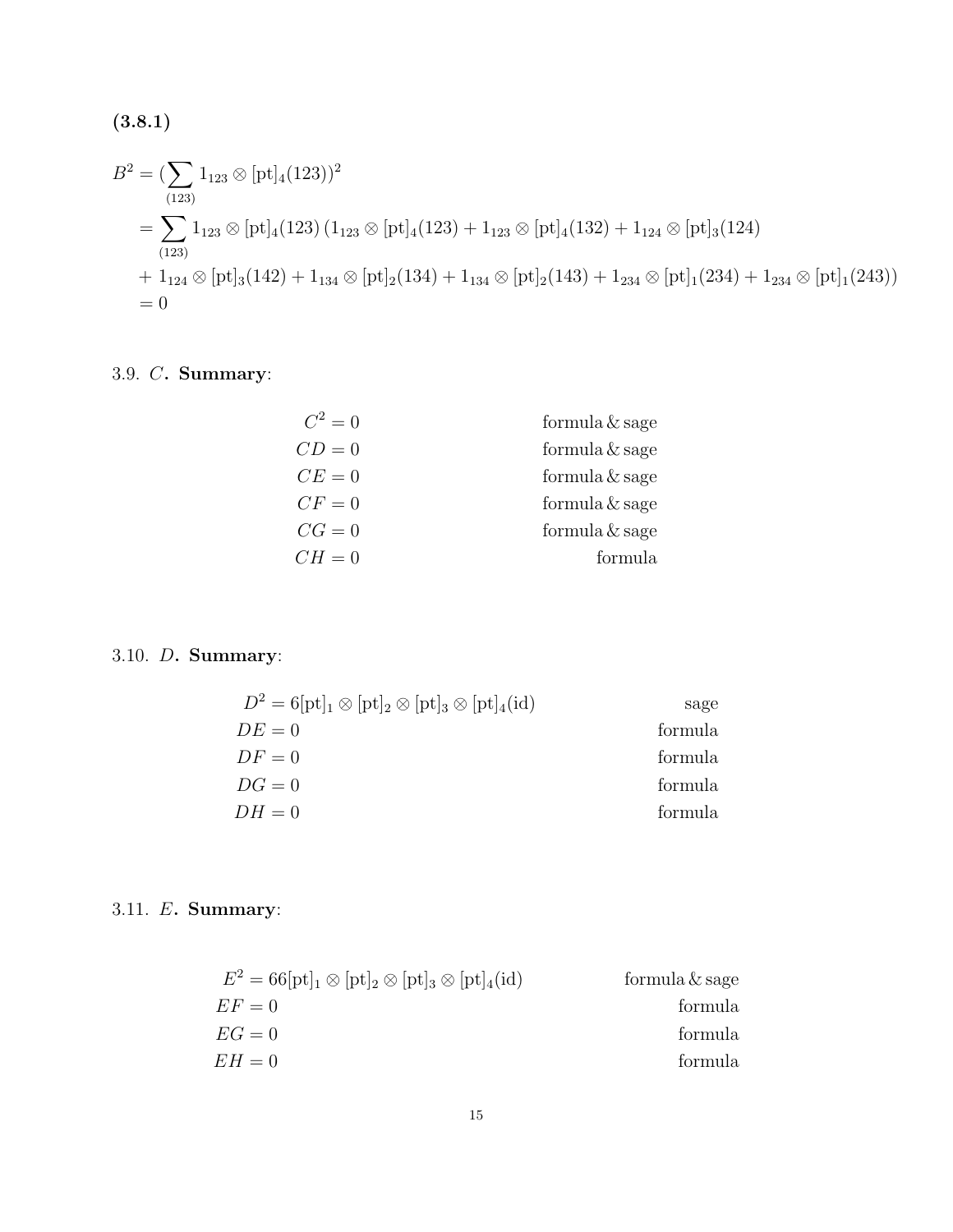$(3.11.1)$ 

$$
E^{2} = \left(\sum_{j=1}^{22} \sum_{(12)(34)} (e_{j})_{12} \otimes (e_{j}^{V})_{34} (12)(34)\right)^{2}
$$
  
\n
$$
= \sum_{j=1}^{22} \sum_{k=1}^{22} \sum_{(12)(34)} (e_{j})_{12} \otimes (e_{j}^{V})_{34} (12)(34) \times
$$
  
\n
$$
\times ((e_{k})_{12} \otimes (e_{k}^{V})_{34} (12)(34) + (e_{k})_{13} \otimes (e_{k}^{V})_{24} (13)(24) + (e_{k})_{14} \otimes (e_{k}^{V})_{23} (14)(23))
$$
  
\n
$$
= \sum_{j=1}^{22} \sum_{k=1}^{22} \sum_{(12)(34)} (e_{j})_{12} \otimes (e_{j}^{V})_{34} (12)(34)(e_{k})_{12} \otimes (e_{k}^{V})_{34} (12)(34)
$$
  
\n
$$
= \sum_{j=1}^{22} \sum_{k=1}^{22} \sum_{(12)(34)} \Delta(e_{j}e_{k})_{1,2} \otimes \Delta(e_{j}^{V}e_{k}^{V})_{3,4} (id)
$$
  
\n
$$
= \sum_{j=1}^{22} \sum_{k=1}^{22} \sum_{(12)(34)} r_{jk} t_{jk} [\text{pt}]_{1} \otimes [\text{pt}]_{2} \otimes [\text{pt}]_{3} \otimes [\text{pt}]_{4} (id)
$$
  
\n
$$
= 3 \sum_{j=1}^{22} \sum_{k=1}^{22} t_{jk} r_{jk} [\text{pt}]_{1} \otimes [\text{pt}]_{2} \otimes [\text{pt}]_{3} \otimes [\text{pt}]_{4} (id)
$$
  
\n
$$
= 66 [\text{pt}]_{1} \otimes [\text{pt}]_{2} \otimes [\text{pt}]_{3} \otimes [\text{pt}]_{4} (id)
$$

## 3.12. F. Summary:

$$
F^{2} = 6[\text{pt}]_{1} \otimes [\text{pt}]_{2} \otimes [\text{pt}]_{3} \otimes [\text{pt}]_{4}(\text{id})
$$
sage  
 
$$
FG = 0
$$
 formula  
 
$$
FH = 0
$$
 formula

## 3.13. G. Summary:

$$
G^{2} = 264[\text{pt}]_{1} \otimes [\text{pt}]_{2} \otimes [\text{pt}]_{3} \otimes [\text{pt}]_{4}(\text{id})
$$
 formula  

$$
GH = 0
$$
 formula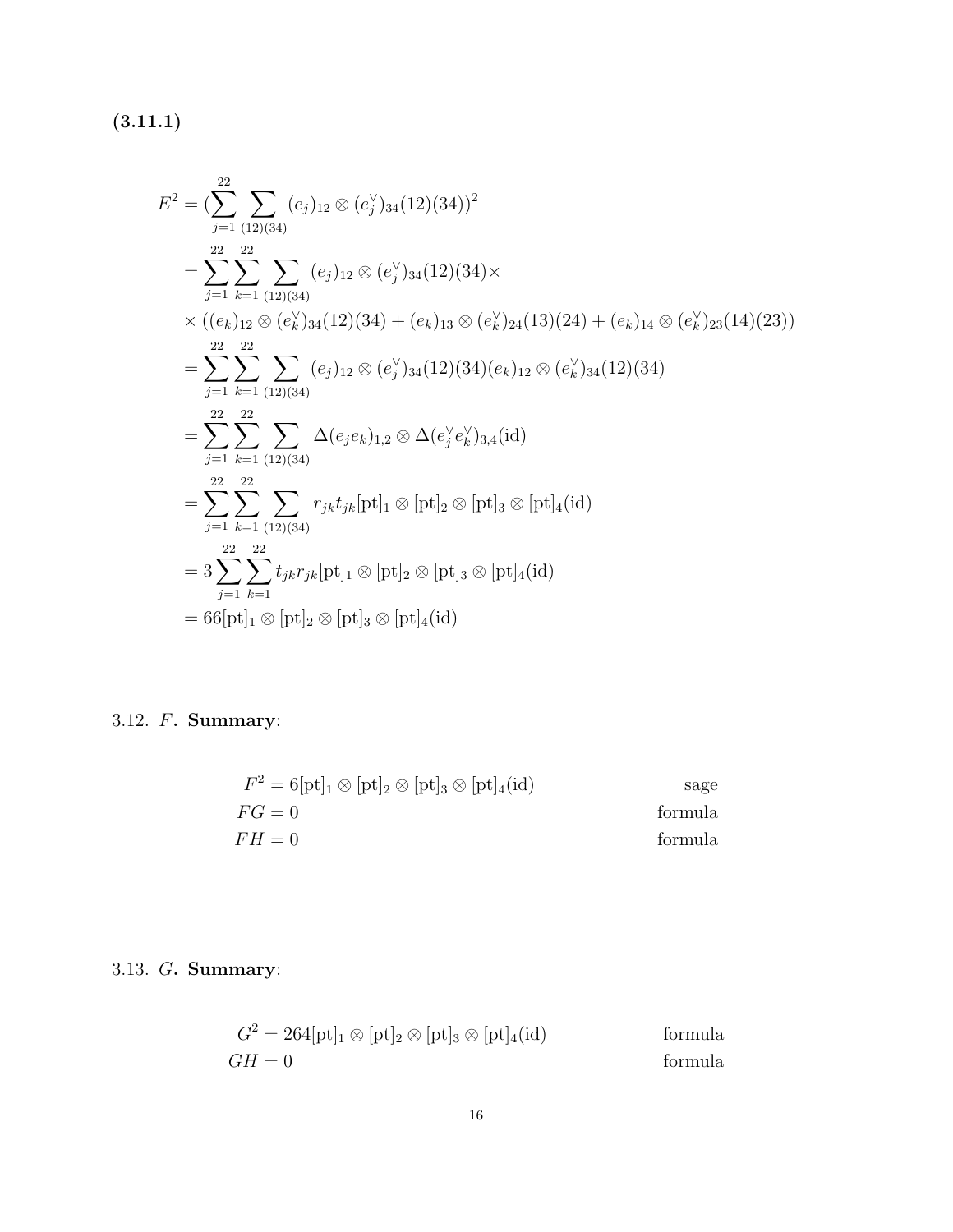(3.13.1)

$$
G^{2} = \left(\sum_{j=1}^{22} \sum_{1,(23)} [pt]_{1} \otimes (e_{j})_{2} \otimes (e_{j}^{V})_{3} \otimes 1_{4}(\text{id})\right)^{2}
$$
  
\n
$$
= \sum_{j=1}^{22} \sum_{k=1}^{22} \sum_{1,(23)} \sum_{a,(bc)} [pt]_{1} \otimes (e_{j})_{2} \otimes (e_{j}^{V})_{3} \otimes 1_{4}(\text{id}) [pt]_{a} \otimes (e_{k})_{b} \otimes (e_{k}^{V})_{c} \otimes 1_{d}(\text{id})
$$
  
\n
$$
= \sum_{j=1}^{22} \sum_{k=1}^{22} \sum_{1,(23)} [pt]_{1} \otimes (e_{j})_{2} \otimes (e_{j}^{V})_{3} \otimes 1_{4}(\text{id})1_{1} \otimes (e_{k})_{2} \otimes (e_{k}^{V})_{3} \otimes [pt]_{4}(\text{id})
$$
  
\n
$$
= \sum_{j=1}^{22} \sum_{k=1}^{22} \sum_{1,(23)} [pt]_{1} \otimes (e_{j}e_{k})_{2} \otimes (e_{j}^{V}e_{k}^{V})_{3} \otimes [pt]_{4}(\text{id})
$$
  
\n
$$
= \sum_{1,(23)} 22[pt]_{1} \otimes [pt]_{2} \otimes [pt]_{3} \otimes [pt]_{4}(\text{id})
$$
  
\n
$$
= 12 \cdot 22[pt]_{1} \otimes [pt]_{2} \otimes [pt]_{3} \otimes [pt]_{4}(\text{id})
$$

since  $\alpha_1 \otimes \beta_1 \otimes \gamma_1 \otimes \delta_1(\text{id})\alpha_2 \otimes \beta_2 \otimes \gamma_2 \otimes \delta_2(\text{id}) = \alpha_1 \alpha_2 \otimes \beta_1 \beta_2 \otimes \gamma_1 \gamma_2 \otimes \delta_1 \delta_2(\text{id})$ . The second to last line in the equation follows as before.

### 3.14. H. Summary:

$$
H^2 = 1584[\text{pt}]_1 \otimes [\text{pt}]_2 \otimes [\text{pt}]_3 \otimes [\text{pt}]_4(\text{id})
$$
 formula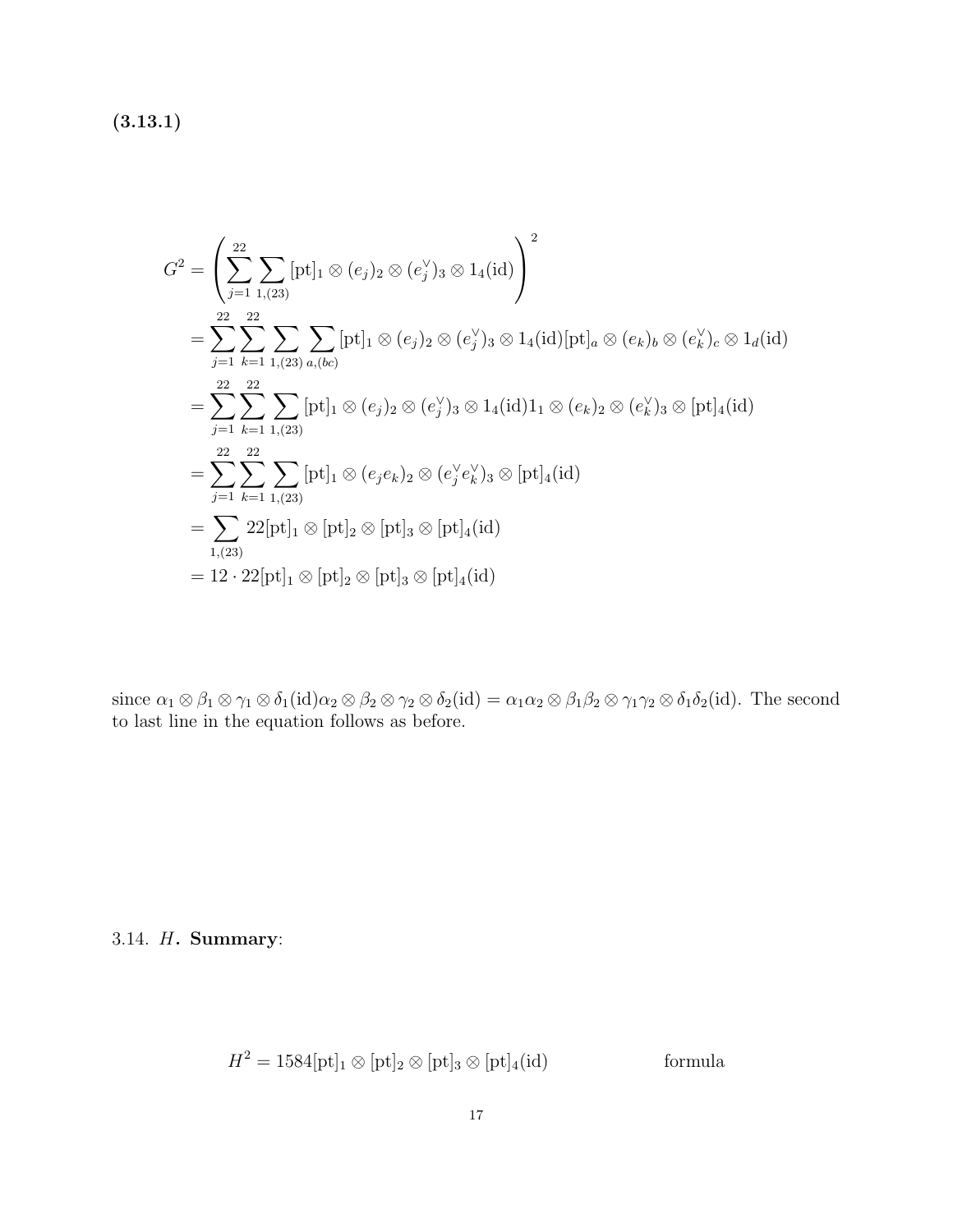$(3.14.1)$ 

$$
H^{2} = \left(\sum_{j=1}^{22} \sum_{k=1}^{22} \sum_{(12)(34)} (e_{j})_{1} \otimes (e_{j}^{V})_{2} \otimes (e_{k})_{3} \otimes (e_{k}^{V})_{4}(\text{id})\right)^{2}
$$
  
\n
$$
= \sum_{j=1}^{22} \sum_{k=1}^{22} \sum_{u=1}^{22} \sum_{v=1}^{22} \sum_{(12)(34)} \sum_{(ab)(cd)} (e_{j})_{1} \otimes (e_{j}^{V})_{2} \otimes (e_{k})_{3} \otimes (e_{k}^{V})_{4}(\text{id})(e_{u})_{a} \otimes (e_{u}^{V})_{b} \otimes (e_{v})_{c} \otimes (e_{u}^{V})_{d}(\text{id})
$$
  
\n
$$
= \sum_{j=1}^{22} \sum_{k=1}^{22} \sum_{u=1}^{22} \sum_{v=1}^{22} \sum_{(12)(34)} ((e_{j}e_{u})_{1} \otimes (e_{j}^{V}e_{u}^{V})_{2} \otimes (e_{k}e_{v})_{3} \otimes (e_{k}^{V}e_{v}^{V})(\text{id})
$$
  
\n
$$
+ (e_{j}e_{u})_{1} \otimes (e_{j}^{V}e_{v})_{2} \otimes (e_{k}e_{u}^{V})_{3} \otimes (e_{k}^{V}e_{u}^{V})(\text{id})
$$
  
\n
$$
+ (e_{j}e_{u})_{1} \otimes (e_{j}^{V}e_{v}^{V})_{2} \otimes (e_{k}e_{v})_{3} \otimes (e_{k}^{V}e_{u}^{V})(\text{id})
$$
  
\n
$$
= \sum_{j=1}^{22} \sum_{k=1}^{22} \sum_{u=1}^{22} \sum_{v=1}^{22} \sum_{(12)(34)} (a_{ju}a_{ju}^{V}a_{kv}a_{kv}^{V} + a_{ju}a_{kv}^{V}\delta_{j=v}\delta_{k=u} + a_{ju}a_{ju}^{V}a_{kv}a_{ku}^{V})
$$
  
\n
$$
= \sum_{j=1}^{22} \sum_{k=1}^{22} \sum_{(12)(34)} a_{jk}a
$$

since

$$
\sum_{j=1}^{22} \sum_{k=1}^{22} a_{jk} a_{kj}^{\vee} = \text{Tr} I_{22} = 22
$$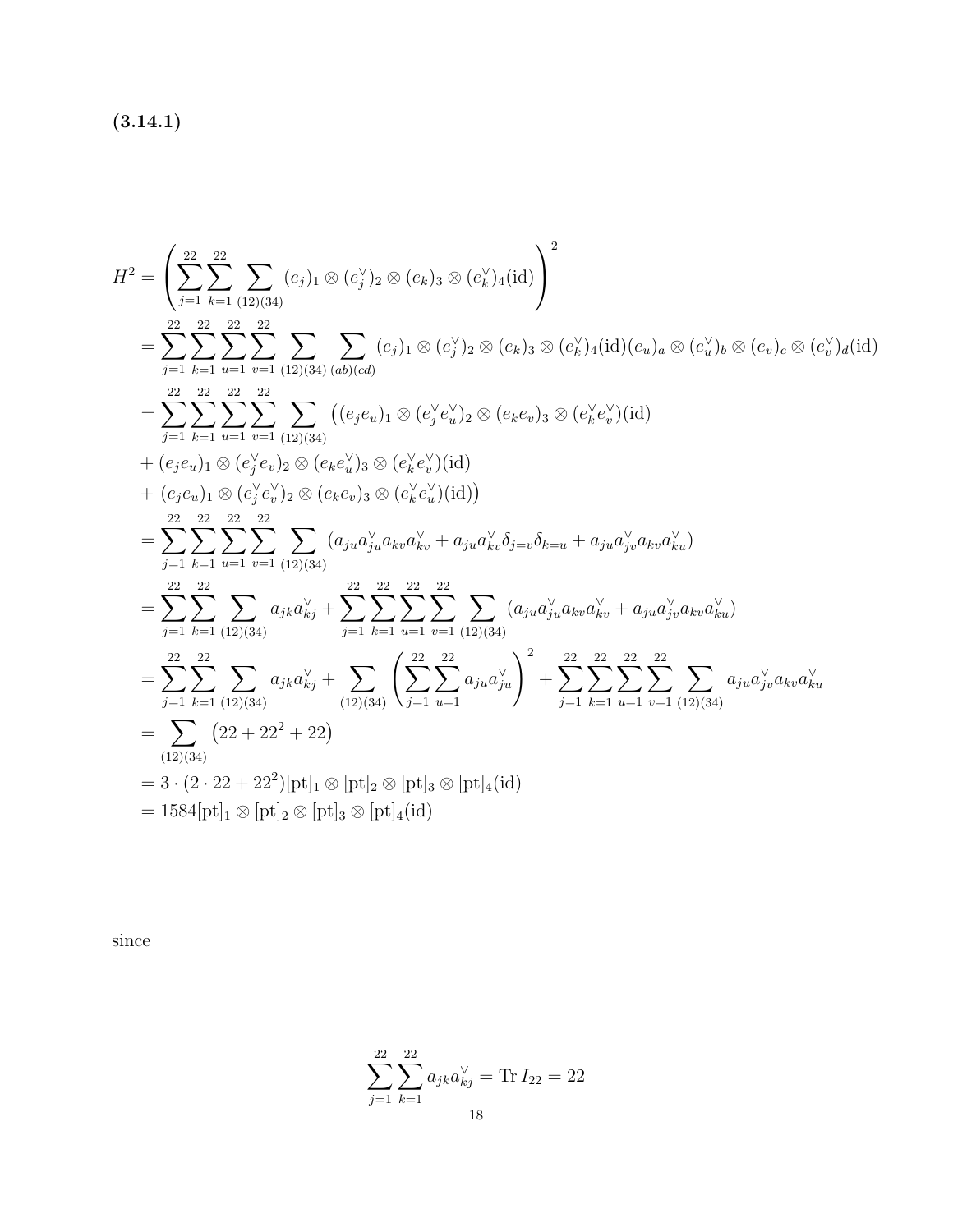$$
\sum_{j=1}^{22} \sum_{k=1}^{22} \sum_{u=1}^{22} \sum_{v=1}^{22} a_{ju} a_{jv}^{\vee} a_{kv} a_{ku}^{\vee} = \sum_{j=1}^{22} \sum_{k=1}^{22} \sum_{u=1}^{22} \sum_{v=1}^{22} (e_j, e_u)(e_j^{\vee}, e_v^{\vee})(e_k, e_v)(e_k^{\vee}, e_u^{\vee})
$$
  

$$
= \sum_{j=1}^{22} \sum_{k=1}^{22} \sum_{u=1}^{22} \sum_{v=1}^{22} r_{ju} t_{jv} r_{kv} t_{ku}
$$
  

$$
= \sum_{j=1}^{22} \sum_{k=1}^{22} \sum_{u=1}^{22} r_{ju} t_{ku} \left( \sum_{v=1}^{22} t_{jv} r_{vk} \right)
$$
  

$$
= \sum_{j=1}^{22} \sum_{k=1}^{22} \sum_{u=1}^{22} r_{ju} t_{ku} \delta_{j=k}
$$
  

$$
= \sum_{j=1}^{22} \sum_{u=1}^{22} r_{ju} t_{ju}
$$
  

$$
= 22
$$

4. HODGE CLASSES OF  $S^{[4]}$ 

We include here the details to the proofs of the statements in [BJ11, §2.7].

 $(4.1)$  c<sub>2</sub>( $S^{[4]}$ ) = 3Z + 33Y – W, cf. [BJ11, Lemma 2.9]. We had

$$
c_2(S^{[4]}) = \left(-\frac{4}{9}u - \frac{4}{27}v\right)W + \left(u - \frac{21}{4}\right)X + (v + 42)Y - \frac{v}{3}Z
$$

and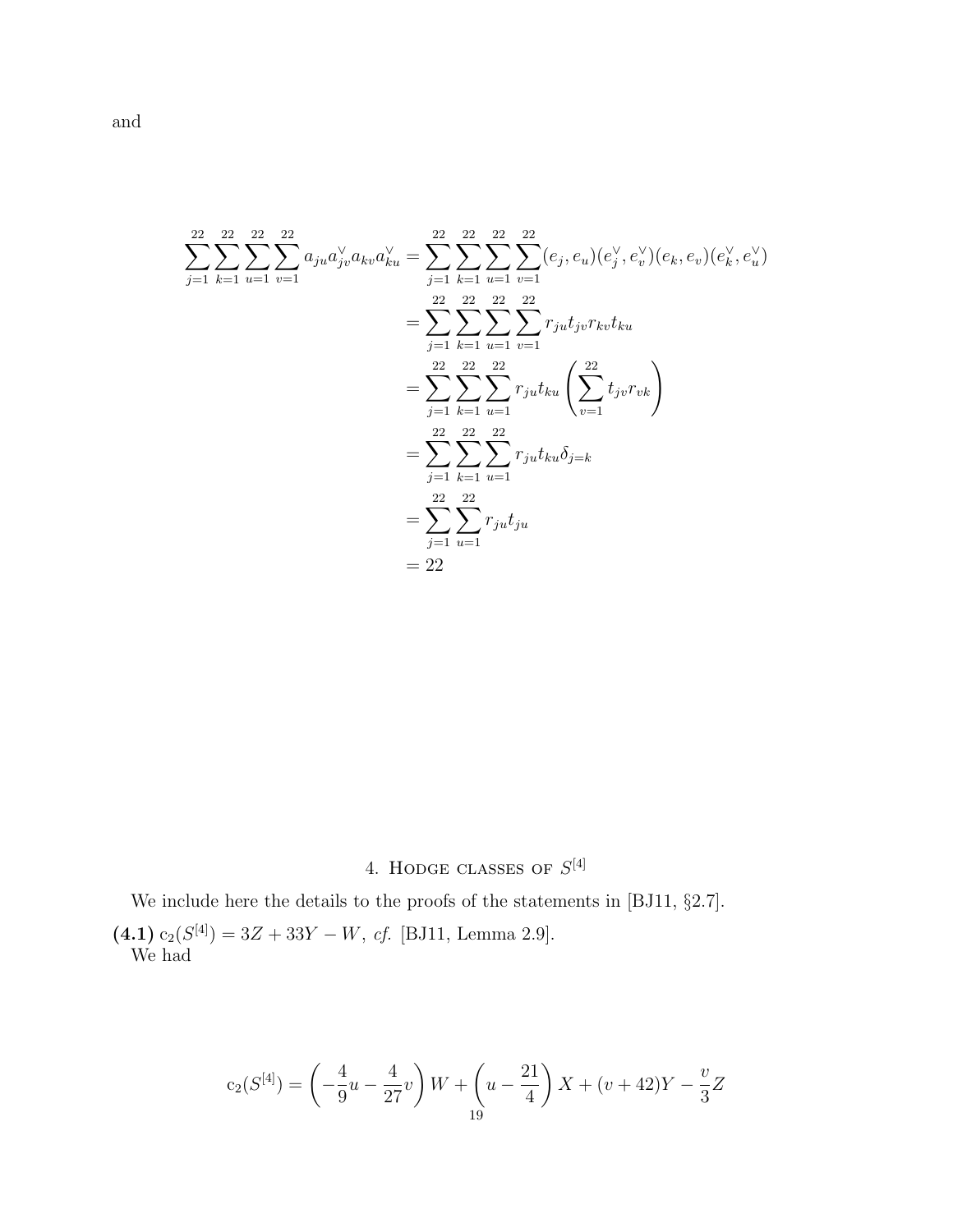This yields:

$$
945300 = \theta^2 c_2 (S^{[4]})^2 = \frac{1117}{2} (v + 42)^2 - 16(v + 42)(4u - 21) + \frac{776}{27} (v + 42)(3u + v)
$$
  
\n
$$
- \frac{2365}{3} (v + 42)v + \frac{611}{4} (4u - 21)^2 - \frac{848}{27} (4u - 21)(3u + v)
$$
  
\n
$$
+ \frac{220}{3} (4u - 21)v + \frac{23488}{243} (3u + v)^2 - \frac{5720}{81} (3u + v)v + \frac{19525}{18} v^2
$$
  
\n
$$
= \frac{79300}{27} u^2 + \frac{45200}{81} u v + \frac{221050}{243} v^2 - 22750u + \frac{43400}{3} v + \frac{4266675}{4}
$$
  
\n
$$
-246600 = \theta \delta^2 c_2 (S^{[4]}) = -95(v + 42)^2 + 52(v + 42)(4u - 21) - \frac{848}{9} (v + 42)(3u + v)
$$
  
\n
$$
+ \frac{814}{3} (v + 42)v - \frac{139}{2} (4u - 21)^2 + \frac{992}{9} (4u - 21)(3u + v)
$$
  
\n
$$
- \frac{748}{3} (4u - 21)v - \frac{7552}{81} (3u + v)^2 + \frac{6512}{27} (3u + v)v - \frac{2519}{9} v^2
$$
  
\n
$$
= -\frac{5656}{9} u^2 - \frac{12608}{27} u v - \frac{4036}{81} v^2 + 1596u + 1288v - \frac{488187}{2}
$$
  
\n
$$
177552 = \delta^4 c_2 (S^{[4]}) = 42(v + 42)^2 - 48(v + 42)(4u - 21) + 96(v + 42)(3u + v)
$$
  
\n
$$
- 220(v + 42)v + 87(4u -
$$

There are two solutions,  $(u, v) = (\frac{21}{4}, -9), (\frac{497}{116}, -\frac{285}{29})$ . Finally, we compute

$$
1992240 = c_2(S^{[4]})^4 = \frac{113482}{729}u^4 + \frac{361912}{2187}u^3v + \frac{273944}{2187}u^2v^2 + \frac{67072}{19683}uv^3 - \frac{242858}{81}u^3
$$
  
+ 
$$
\frac{556552}{59049}v^4 - \frac{284438}{81}u^2v - \frac{356636}{243}uv^2 + \frac{146951}{4}u^2 + \frac{1193920}{2187}v^3
$$
  
+ 
$$
\frac{139013}{6}uv + \frac{476329}{18}v^2 - \frac{1416933}{8}u + \frac{2028159}{8}v + \frac{447500781}{128}
$$

Which rules out  $(u, v) = (\frac{497}{116}, -\frac{285}{29})$ . (4.2) The class  $\alpha = X - 3Y + Z$  intersects trivially with

$$
\lambda^4 \theta, \lambda^4 c_2(X), \lambda^2 \theta^2, \lambda^2 \theta c_2(X), \lambda^2 c_2(X)^2, \theta^3, \theta^2 c_2(X), \theta c_2(X)^2, c_2(X)^3
$$

and

$$
\alpha^2 \theta^2 = 9450
$$

$$
\alpha^2 \theta c_2(X) = 14148
$$

$$
\alpha^2 c_2(X)^2 = 21168
$$

 $\emph{cf.}$  [BJ11, Corollary 2.11]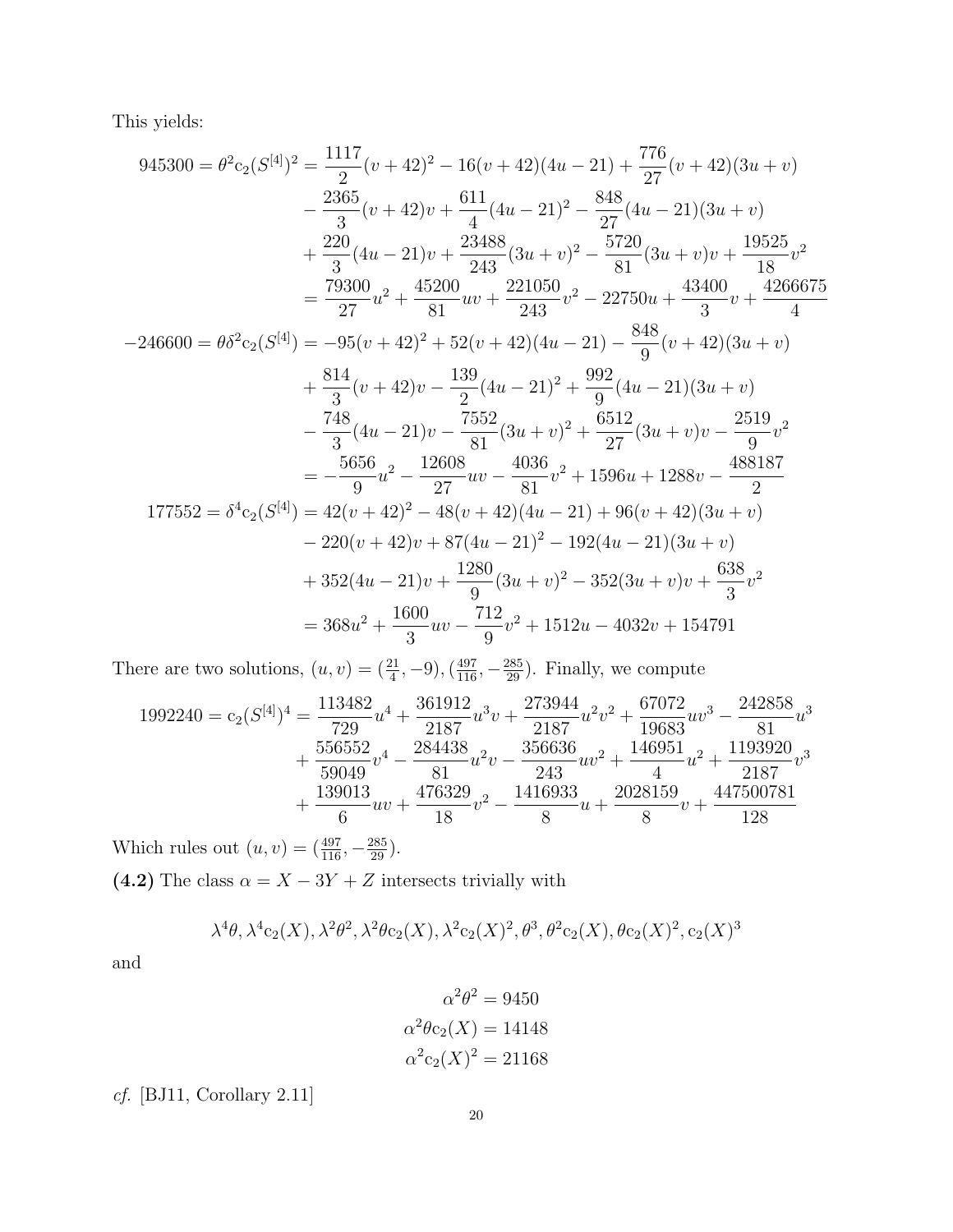We'll demonstrate the last 3 identities. Since

$$
\theta = -\frac{1}{2}W - \frac{1}{3}X + \frac{45}{2}Y + \frac{13}{6}Z
$$

*cf.* [BJ11,  $\S1.10$ ], we have

$$
\alpha^2 = -3G + 30D + 42F + 3H + 6E
$$
  
\n
$$
\alpha\theta = 88D + 8E - 27C + 3B - 88F + 20G + 4H
$$
  
\n
$$
\alpha c_2(S^{[4]}) = -54C + 132D + 6B + 12E + 30G + 6H - 132F
$$
  
\n
$$
\theta^2 = -8E + \frac{19}{2}H + \frac{215}{2}G - 64D - \frac{33}{4}A - \frac{97}{4}B + 1117F - \frac{873}{4}C
$$
  
\n
$$
\theta c_2(S^{[4]}) = -\frac{27}{2}A - \frac{747}{2}C - \frac{83}{2}B - 8E + 1630F + 153G + 13H - 48D
$$
  
\n
$$
c_2(S^{[4]})^2 = 18H - 8E - 69B - 8D + 218G - 21A - 621C + 2380F
$$

and the pairwise products are easily computed.

#### 5. Fujiki Constants of X

For the sake of completeness we describe the computation of the integrals

$$
\int_{S^{[n]}} \delta^k \mathrm{c}_{\mu}(S^{[n]})
$$

for  $S = \mathbb{P}^2$ ,  $\mathbb{P}^1 \times \mathbb{P}^1$  and  $\delta = \det \mathcal{O}^{[n]}$  by toric localization, cf. [BJ11, Section 2.1].

(5.1) First consider  $S = \mathbb{A}^2$ , which has an action by  $G = \mathbb{G}_m^2$  via  $(x, y) \mapsto (\lambda x, \mu y)$  where  $\lambda, \mu$  are the characters obtained by projecting to each factor. The only fixed point is the origin (0,0). G also acts on  $(\mathbb{A}^2)^{[n]}$ ; fixed points are length n subschemes Z fixed by G. Thus, they must be supported on a fixed point (i.e. the origin), and the ideal  $I_Z \subset A = \mathbb{C}[x, y]$ must be generated by monomials.  $I_z$  is determined by the monomials  $x^a y^b$  left out of the ideal, which form a Young tableau with  $n$  boxes. Given such a Young tableau in the upper right quadrant, let  $(i, b_i - 1)$  for  $0 \le i \le n - 1$  be the extremal boxes, so  $b_i$  is the height of the *i*th column. A partition  $\mu$  of n uniquely determines a Young tableau by arranging  $\mu_i$ columns of height  $i$  in descending order.

 $(5.2)$  For a space X with an action by G with isolated fixed points, Bott localization implies

$$
\int_X \varphi = \sum_{p \in X^G} \int \frac{i_p^* \varphi}{c_{\text{top}}(T_p X)}
$$

where  $\varphi \in H^*_G(X), i_p^*: H^*_G(X) \to H^*_G(X^G) \cong H^*(X^G) \otimes H^*_G([pt])$  is the pull-back to a fixed point  $p \in X^{\widetilde{G}}$ . The Chern class is the equivariant chern class of the G representation  $T_p X$ .

(5.3) For a partition  $\mu$  representing a fixed point  $p_{\mu}$  of  $X = (A^2)^{[n]}$ , the Chern polynomial is [ES87, Lemma 3.2]

$$
C(\mu; \alpha, \beta) := \sum_{i} t^{t} c_{2n-i}(T_{p\mu}X) = \prod_{1 \le i \le j \le n} \prod_{s=b_j}^{b_{j-1}-1} (t + (i-j-1)\alpha + (b_{i-1}-s-1)\beta)(t + (j-i)\alpha + (s-b_{i-1})\beta)
$$
\n(5.1)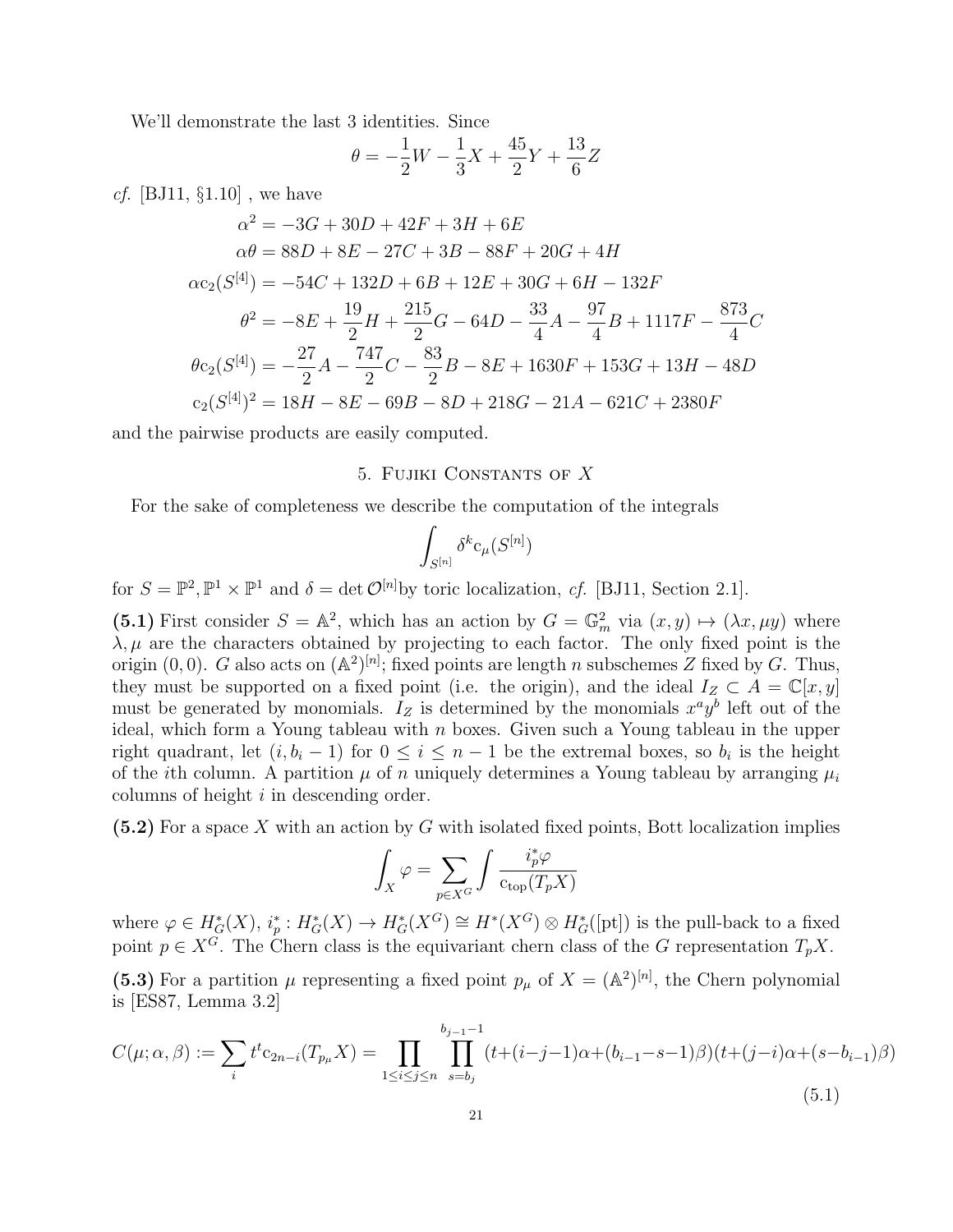where  $\alpha = c_1(\lambda), \beta = c_1(\mu)$ .  $\mathcal{O}^{[n]}$  restricted to a point of  $\mathbb{A}^{[n]}$  corresponding to a subscheme Z is canonically  $\mathcal{O}_Z$ , so setting  $f = c_1(\mathcal{O}^{[n]})$ ,

$$
Z(\mu; \alpha, \beta) := i_{p_{\mu}}^{*} f = \sum_{i=0}^{n} \sum_{j=0}^{b_{i}-1} i\alpha + j\beta
$$
 (5.2)

(5.4) For  $S = \mathbb{P}^2$ , let  $\mathbb{G}_m^2$  act on  $[x, y, z]$  via  $[\lambda x, \mu y, z]$ . There are three fixed points  $p_0 =$  $[0, 0, 1], p_1 = [0, 1, 0], p_2 = [1, 0, 0],$  and a length n subscheme Z of  $\mathbb{P}^2$  will consist of a length  $n_i$  subscheme  $Z_i$  at  $p_i$  with  $\sum n_i = n$ . The tangent space at such a point is canonically

$$
T_Z(\mathbb{P}^2)^{[n]} = \bigoplus_i T_{Z_i}(\mathbb{P}^2)^{[n_i]}
$$

Note that at any point  $[Z] \in (\mathbb{P}^2)^{[n]}$  corresponding to a subscheme Z supported at  $p_i$ , there is a  $\mathbb{G}_m^2$ -stable Zariski neighborhood isomorphic to  $\mathbb{A}^{[n]}$  with torus action via  $(\lambda x, \mu y)$ ,  $(\lambda \mu^{-1}x, \mu^{-1}y), (\mu \lambda^{-1}x, \lambda^{-1}y)$  for  $i = 0, 1, 2$  respectively.

(5.5) A 3-vector partition  $\mu$  of n will be three partitions  $(\mu_1, \mu_2, \mu_3)$  such that  $|\mu_1| + |\mu_2| +$  $|\mu_3| = n$ ; 3-vector partitions of n classify fixed points  $p_\mu$  of  $X = (\mathbb{P}^2)^{[n]}$ . By the above, the tangent space at  $p_\mu$  has Chern polynomial

$$
\sum t^{i} C_{2n-i}(\underline{\mu}; \alpha, \beta) = C(\mu_1; \alpha, \beta) C(\mu_2; \alpha - \beta, -\beta) C(\mu_3; \beta - \alpha, -\alpha)
$$
(5.3)

Define  $C_i(\underline{\mu}; \alpha, \beta) = c_i(T_{p\underline{\mu}}X)$ . Also,

$$
Z(\underline{\mu}; \alpha, \beta) := i_{p\underline{\mu}}^* f = Z(\mu_1; \alpha, \beta) + Z(\mu_2; \alpha - \beta, -\beta) + Z(\mu_3; \beta - \alpha, -\alpha) \tag{5.4}
$$

The final answer is then, for  $X = (\mathbb{P}^2)^{[n]}$ 

$$
\int_{X} f^{2n-\sum_{i} k_{i}} \prod_{i} c_{k_{i}}(TX) = \sum_{\mu,|\mu|=n} \frac{Z(\mu;\alpha,\beta)^{2n-\sum_{i} k_{i}} \prod_{i} C_{k_{i}}(\mu;\alpha,\beta)}{C_{2n}(\mu;\alpha,\beta)}
$$
(5.5)

(5.6) Let  $\mathbb{G}_m^2$  act on  $S = \mathbb{P}^1 \times \mathbb{P}^1$  via  $[\lambda x_1, y_1] \times [\mu x_2, y_2]$ . The fixed points are classified by 4-vector partitions  $\mu$ . Now we have

$$
\sum t^i C'_{2n-i}(\underline{\mu}; \alpha, \beta) = C(\mu_1; \alpha, \beta) C(\mu_2; -\alpha, \beta) C(\mu_3; \alpha, -\beta) C(\mu_4; -\alpha, -\beta)
$$
(5.6)

Also,

$$
Z'(\underline{\mu}; \alpha, \beta) := i_{p\underline{\mu}}^* f = Z(\mu_1; \alpha, \beta) + Z(\mu_2; -\alpha, \beta) + Z(\mu_3; \alpha, -\beta) + Z(\mu_4; -\alpha, -\beta) \tag{5.7}
$$

The final answer is then once again

$$
\int_{(\mathbb{P}^1 \times \mathbb{P}^1)^{[n]}} f^{2n - \sum_i k_i} \prod_i c_{k_i}(TX) = \sum_{\underline{\mu}, |\underline{\mu}| = n} \frac{Z'(\underline{\mu}; \alpha, \beta)^{2n - \sum_i k_i} \prod_i C'_{k_i}(\underline{\mu}; \alpha, \beta)}{C'_{2n}(\underline{\mu}; \alpha, \beta)} \tag{5.8}
$$

 $(5.7)$  Let  $\Phi$  be the universal genus, cf. [BJ11, §2.1]. We have

$$
\sum_{n\geq 0} z^n \int_{S^{[n]}} \exp \det(\mathcal{O}^{[n]}) \Phi(S^{[n]}) = \mathbf{A}(z)^{c_1(S)^2} \mathbf{B}(z)^{c_2(S)}
$$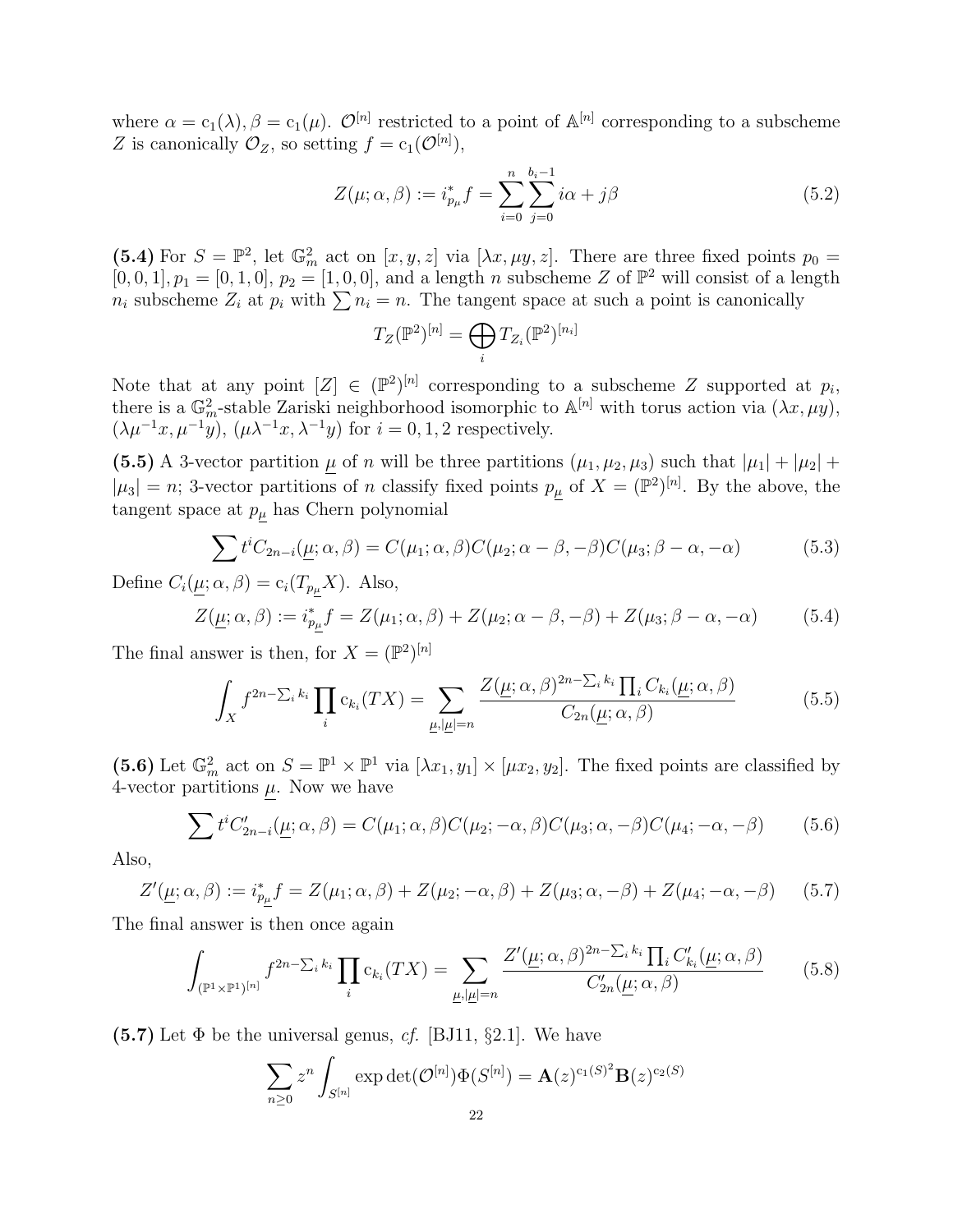(5.8) The universal genus for vanishing odd Chern classes up to degree 8 is:

$$
\begin{aligned}\Phi&=1+(a_1^2-2a_2)c_2\\&+(a_2^2-2a_1a_3+2a_4)c_2^2\\&+(a_4^4-4a_1^2a_2+2a_2^2+4a_1a_3-4a_4)c_4\\&+(a_3^2-2a_2a_4+2a_1a_5-2a_6)c_2^3\\&+(a_1^2a_2^2-2a_1^3a_3-2a_2^3+4a_1a_2a_3+2a_1^2a_4-3a_3^2+2a_2a_4-6a_1a_5+6a_6)c_2c_4\\&+(a_1^6-6a_1^4a_2+9a_1^2a_2^3+6a_1^3a_3-2a_2^3-12a_1a_2a_3-6a_1^2a_4+3a_3^2+6a_2a_4+6a_1a_5-6a_6)c_6\\&+(a_4^2-2a_3a_5+2a_2a_6-2a_1a_7+2a_8)c_2^4\\&+(a_1^2a_3^2-2a_1^2a_2a_4+2a_1^3a_5-2a_2a_3^2+4a_2^2a_4-4a_1a_2a_5\\&-2a_1^2a_6-4a_4^2+8a_3a_5-4a_2a_6+8a_1a_7-8a_8)c_2^2c_4\\&+(a_1^4a_2^2-2a_1^5a_3-4a_1^2a_2^3+8a_1^3a_2a_3+2a_1^4a_4+2a_2^4-9a_1^2a_3^2\\&-6a_1^2a_2a_4-2a_1^3a_5+2a_2a_3^2-4a_2^2a_4+16a_1a_3a_4+4a_1a_2a_5\\&+2a_1^2a_6-4a_4^2-8a_3a_5+4a_2a_6-8a_1a_7+8a_8)c_2c_6\\&+(a_2^4-4a_1a_2^2a_3+2a_1^2a_3^2+4a_1^2a_2a_4-4a_1^3a_5+4a_2a_3^2-4a_2^2a_4-8a_1a_3a_4
$$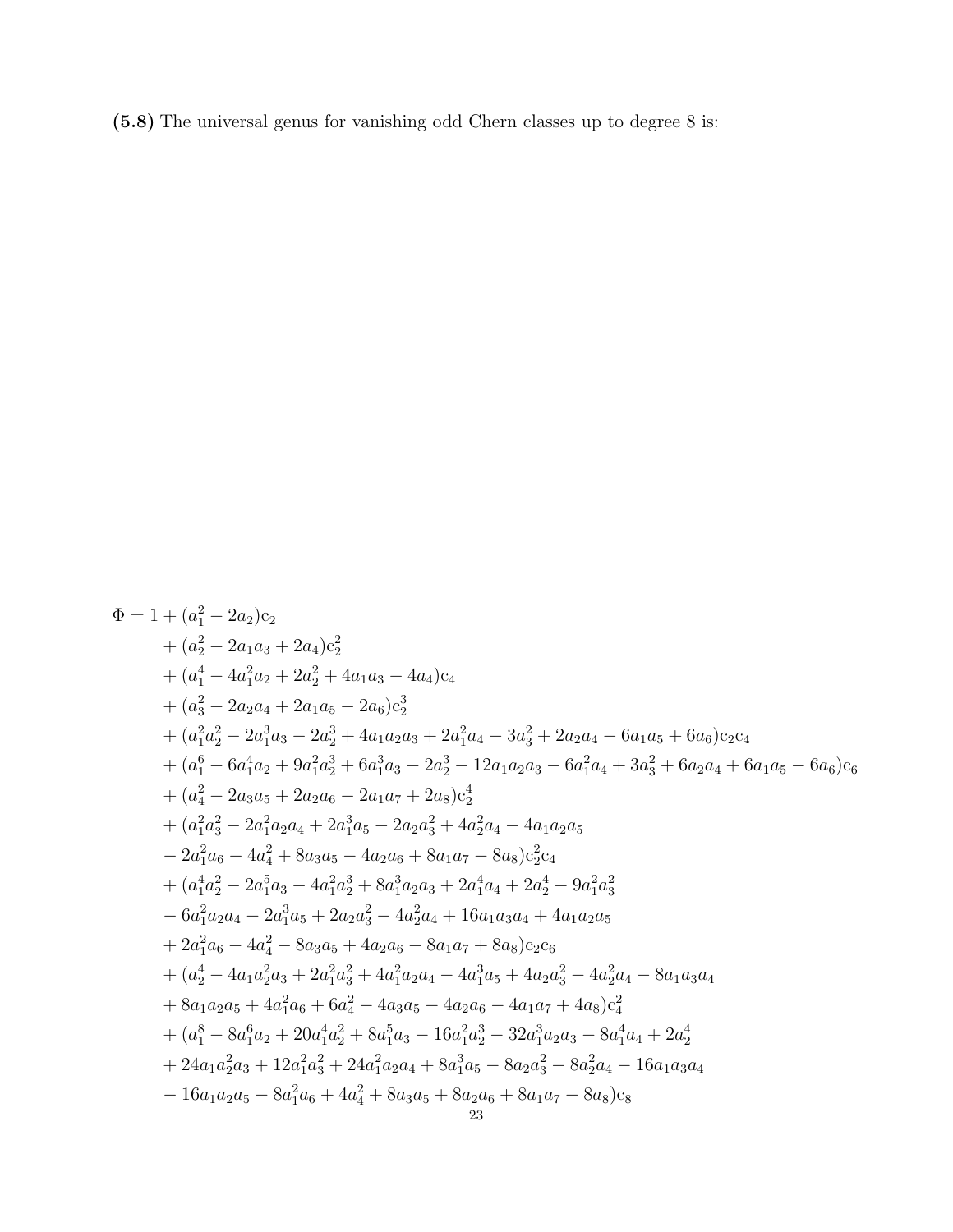# (5.9) By localization, we compute:

$$
\begin{split} \mathbf{A}(z)&=1+a_{2}z+\left(-a_{1}^{3}+3a_{1}^{2}a_{2}+\frac{1}{4}a_{1}^{2}+a_{1}a_{2}-\frac{9}{2}a_{2}^{2}+a_{1}a_{3}+\frac{1}{6}a_{1}-\frac{3}{2}a_{2}+3a_{3}-10a_{4}-\frac{1}{48}\right)z^{2}\\ &+\left(-3a_{1}^{5}+4a_{1}^{4}a_{2}+\frac{5}{2}a_{1}^{4}+5a_{1}^{3}a_{2}-\frac{23}{3}a_{1}^{2}a_{2}^{2}-\frac{8}{3}a_{1}^{3}a_{3}+5a_{1}^{3}-\frac{87}{4}a_{1}^{2}a_{2}-21a_{1}a_{2}^{2}+\frac{179}{6}a_{2}^{3}\\ &+62a_{1}^{2}a_{3}-\frac{125}{3}a_{1}a_{2}a_{3}-\frac{160}{3}a_{1}^{2}a_{4}-\frac{19}{12}a_{1}^{2}-\frac{22}{3}a_{1}a_{2}+39a_{2}^{2}-19a_{1}a_{3}-44a_{2}a_{3}-\frac{56}{3}a_{3}^{2}\\ &-11a_{1}a_{4}+138a_{2}a_{4}-\frac{64}{3}a_{1}a_{5}-\frac{17}{40}a_{1}+\frac{223}{48}a_{2}-\frac{15}{2}a_{3}+37a_{4}-55a_{5}+\frac{364}{36}a_{6}+\frac{19}{240}\right)z^{3}\\ &+\left(-7a_{1}^{7}+7a_{1}^{6}a_{2}+12a_{1}^{6}+15a_{1}^{5}a_{2}-\frac{37}{2}a_{1}^{4}a_{2}^{2}-9a_{1}^{5}a_{3}+\frac{159}{4}a_{1}^{5}-\frac{507}{4}a_{1}^{4}a_{2}-\frac{281}{2}a_{1}^{3}a_{2}^{2}\\ &+\frac{827}{6}a_{1}^{2}a_{2}^{3}+370a_{1}^{4}a_{3}-\frac{623}{3}a_{1}^{3}a_{2}a_{3}-150a_{1}^{4}a_{4}-
$$